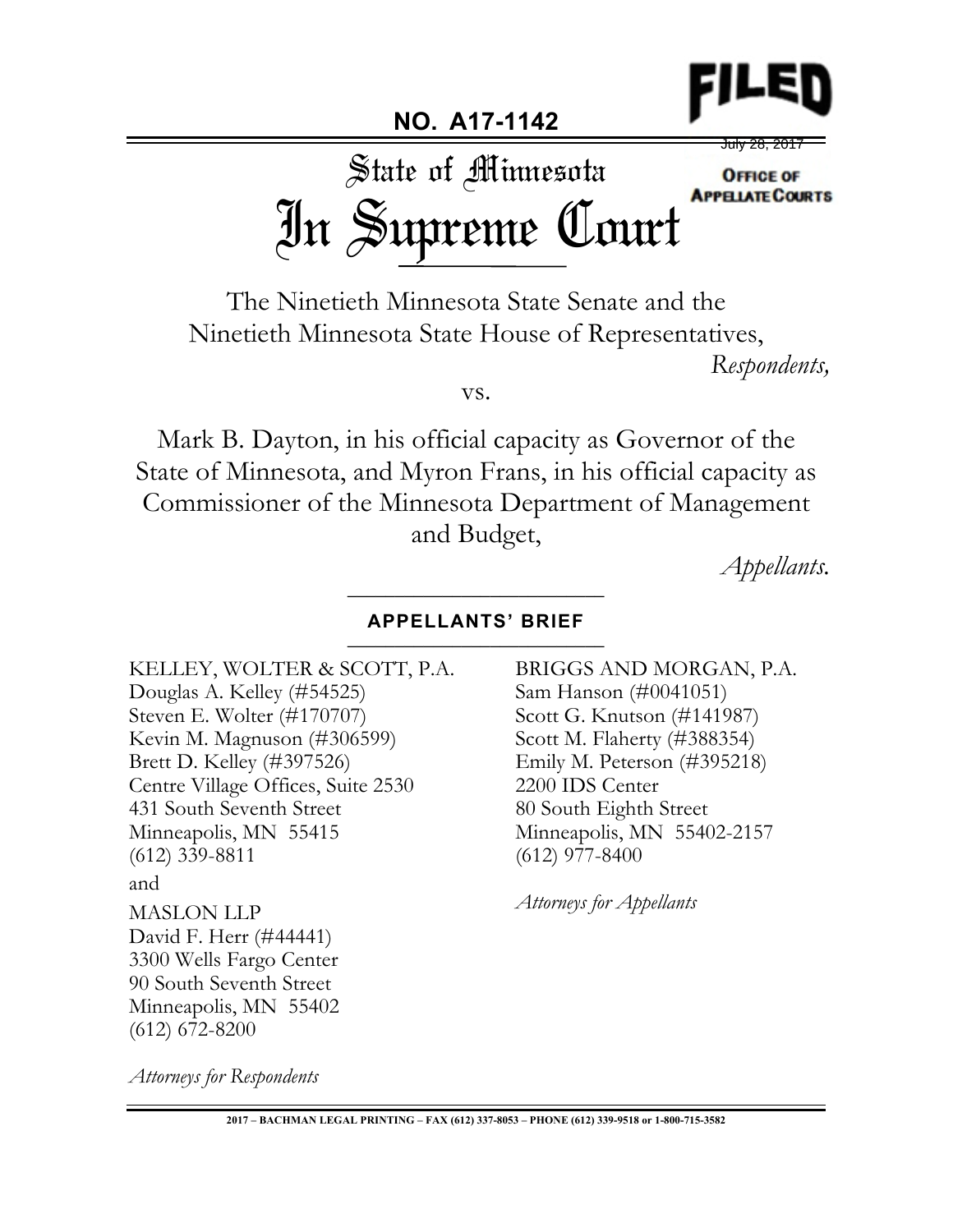# **TABLE OF CONTENTS**

# **PAGE**

| I.   |                                                |                                                                                                                                          |                                                                                                                                   |  |  |  |  |
|------|------------------------------------------------|------------------------------------------------------------------------------------------------------------------------------------------|-----------------------------------------------------------------------------------------------------------------------------------|--|--|--|--|
| Π.   |                                                |                                                                                                                                          |                                                                                                                                   |  |  |  |  |
| III. | THE GOVERNOR'S LINE ITEM VETOES WERE VALID  11 |                                                                                                                                          |                                                                                                                                   |  |  |  |  |
|      | A.                                             | The executive and line item vetoes serve as checks and balances that<br>fortify rather than corrode the separation of powers between the |                                                                                                                                   |  |  |  |  |
|      | <b>B.</b>                                      |                                                                                                                                          | The Governor's Vetoes Did Not "Abolish" the Legislature.  18                                                                      |  |  |  |  |
|      |                                                | 1.                                                                                                                                       | This Court's precedent protects each branch of government                                                                         |  |  |  |  |
|      |                                                | 2.                                                                                                                                       | This case mirrors prior government shutdowns 19                                                                                   |  |  |  |  |
|      | $\overline{C}$ .                               |                                                                                                                                          | Judicial inquiry into the Governor's motives for a veto is a violation                                                            |  |  |  |  |
|      | D.                                             |                                                                                                                                          | Under the political question doctrine, the right to veto items of<br>appropriation is the Governor's, and there are no judicially |  |  |  |  |
|      | E.                                             |                                                                                                                                          | The district court misinterprets the relationship between the                                                                     |  |  |  |  |
|      |                                                |                                                                                                                                          |                                                                                                                                   |  |  |  |  |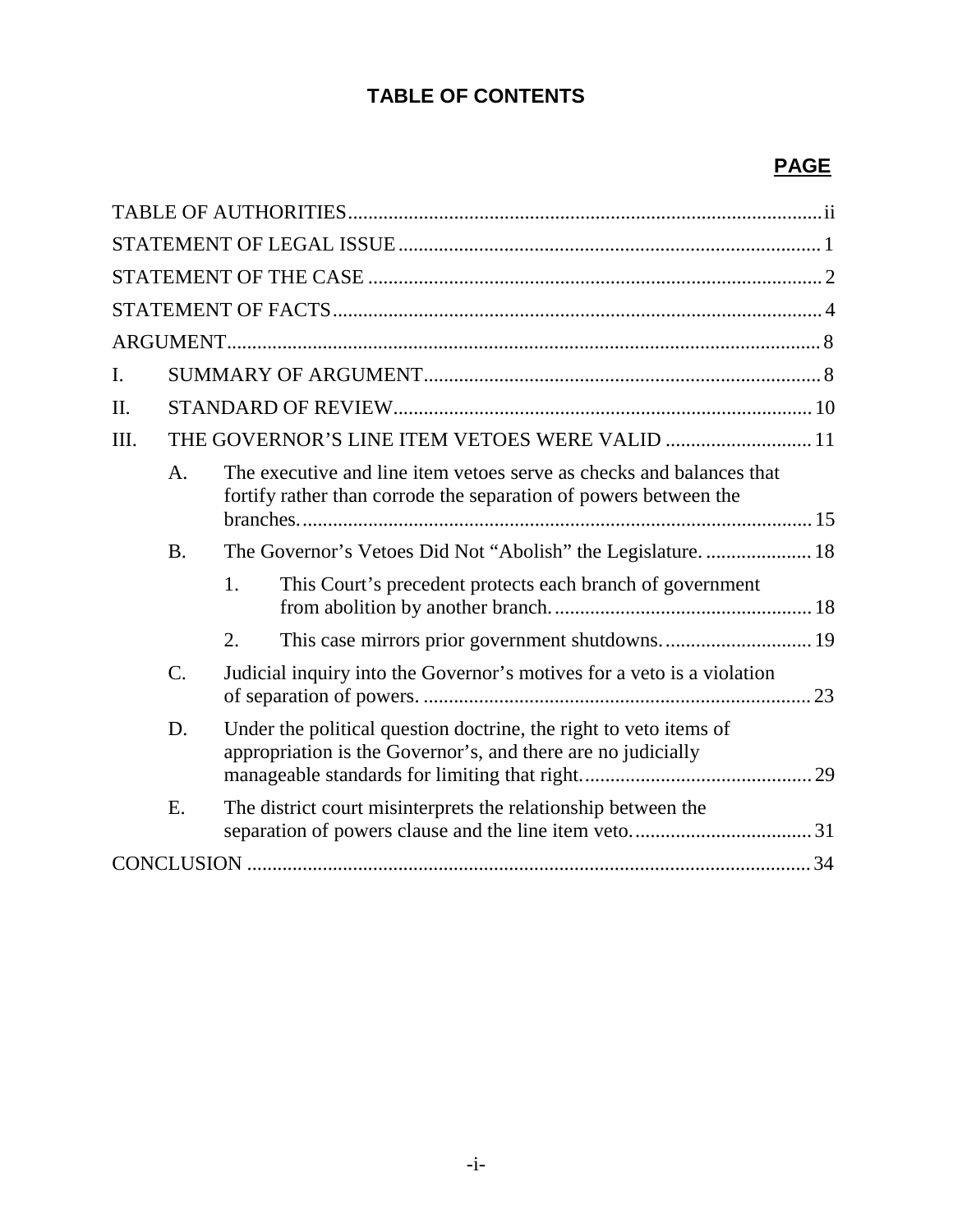## **TABLE OF AUTHORITIES**

## **PAGE(S)**

## **Cases**

| Baker v. Carr,                                              |
|-------------------------------------------------------------|
| Barnes v. Sec'y of Admin.,                                  |
| Brayton v. Pawlenty.,                                       |
| Clark v. Pawlenty,                                          |
| Clerk of Court's Comp. for Lyon Cty. v. Lyon Cty. Comm'rs,  |
| Duxbury v. Donovan,                                         |
| Fletcher v. Peck,                                           |
| Inter Faculty Org. v. Carlson,                              |
| Irwin v. Surdyk's Liquor,                                   |
| Johnson v. Carlson,                                         |
| Lee v. Delmont,<br>228 Minn. 101, 36 N.W.2d 530 (1949)<br>9 |
| Mattson v. Kiedrowski,                                      |
| In re McConaughy,                                           |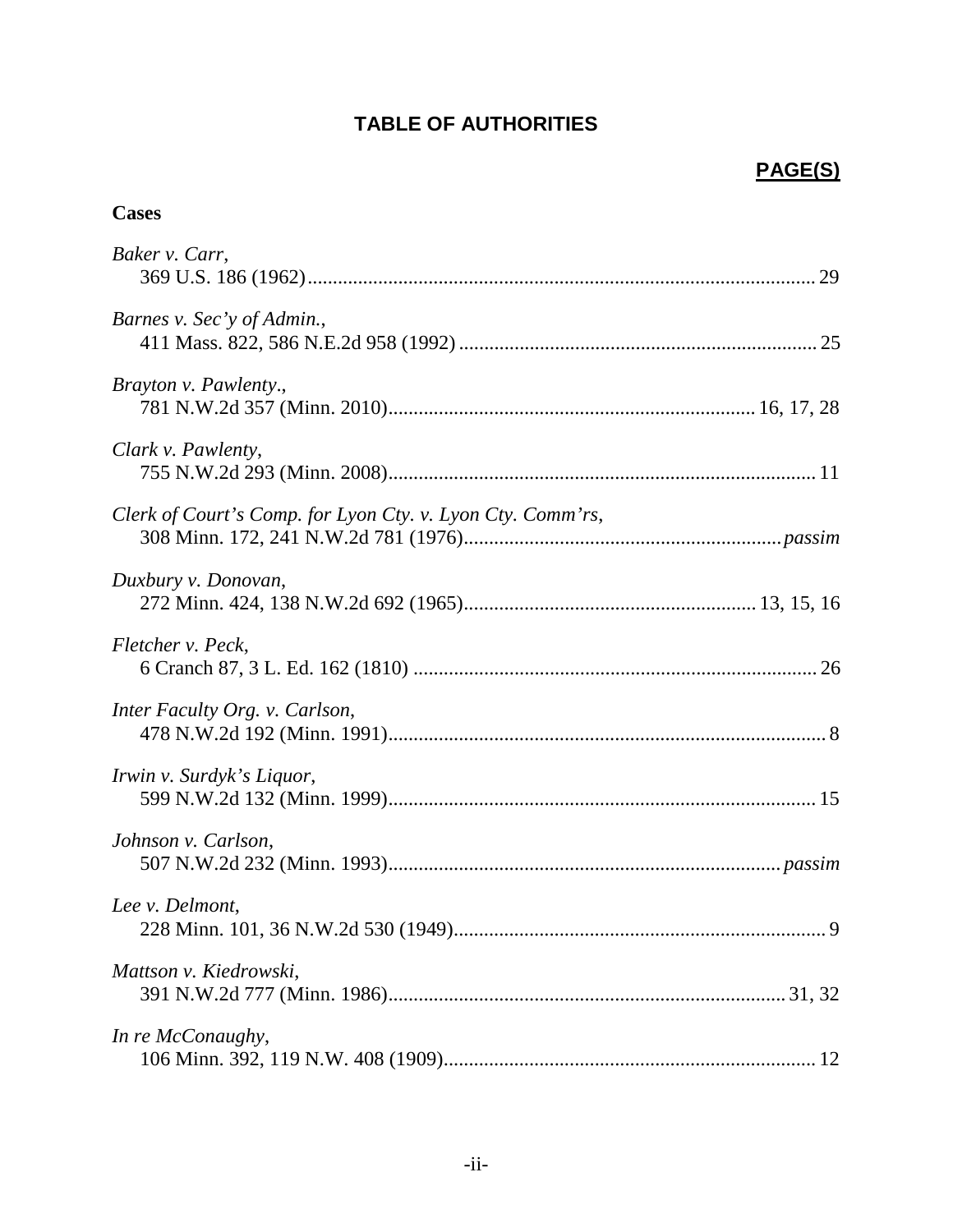| O'Hara v. Kovens,                                                                                                                        |    |
|------------------------------------------------------------------------------------------------------------------------------------------|----|
| Okanogan v. United States, [The Pocket Veto Case],                                                                                       |    |
| Onvoy, Inc. v. ALLETE, Inc.,                                                                                                             |    |
| Otto v. Wright County,                                                                                                                   |    |
| Ex Parte Perry,                                                                                                                          |    |
| SCI Minn. Funeral Serv's, Inc. v. Washburn-McReavy Funeral Corp.,                                                                        |    |
| Starkweather v. Blair,                                                                                                                   |    |
| State ex rel. Patterson v. Bates,                                                                                                        |    |
| State ex rel. Greive v. Martin,                                                                                                          |    |
| In re Temp. Core Funding of Core Functions of the Exec. Branch,<br>No. 62-C9-01-5725 (Ramsey Cty. Dist. Ct. filed June 29, 2001) (Cohen, | 20 |
| In re Temp. Funding of Core Functions of the Exec. Branch,<br>No. 62-CO-05-6928, 2005 WL 6716704 (Ramsey Cty. Dist. Ct. filed            |    |
| In re Temp. Funding of Core Functions of the Exec. Branch,<br>No. 62-CV-11-5203, 2011 WL 2556036 (Ramsey Cty. Dist. Ct. filed            |    |
| In re Temp. Funding of Core Functions of the Judicial Branch of the State<br>of Minnesota                                                |    |
| United States v. Nixon,                                                                                                                  |    |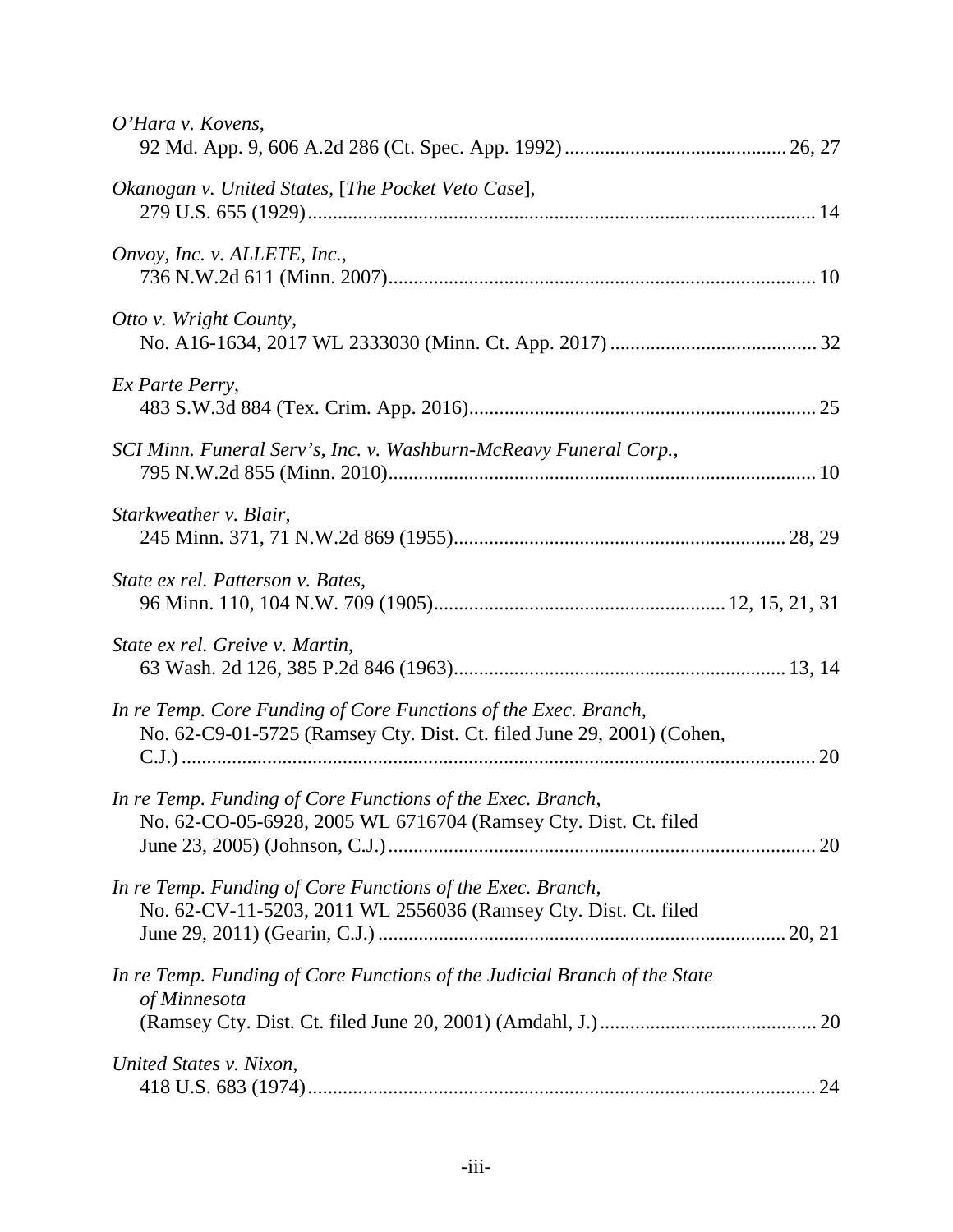| Wulff v. Tax Court of Appeals,                                                                                                 |  |
|--------------------------------------------------------------------------------------------------------------------------------|--|
| <b>Statutes</b>                                                                                                                |  |
|                                                                                                                                |  |
|                                                                                                                                |  |
| <b>Other Authorities</b>                                                                                                       |  |
|                                                                                                                                |  |
| Joel Michael, HISTORY OF THE ITEM VETO IN MINNESOTA (Information<br>Brief, House Research Staff, September 2016), available at |  |
| <b>Constitutional Provisions</b>                                                                                               |  |
|                                                                                                                                |  |
|                                                                                                                                |  |
|                                                                                                                                |  |
|                                                                                                                                |  |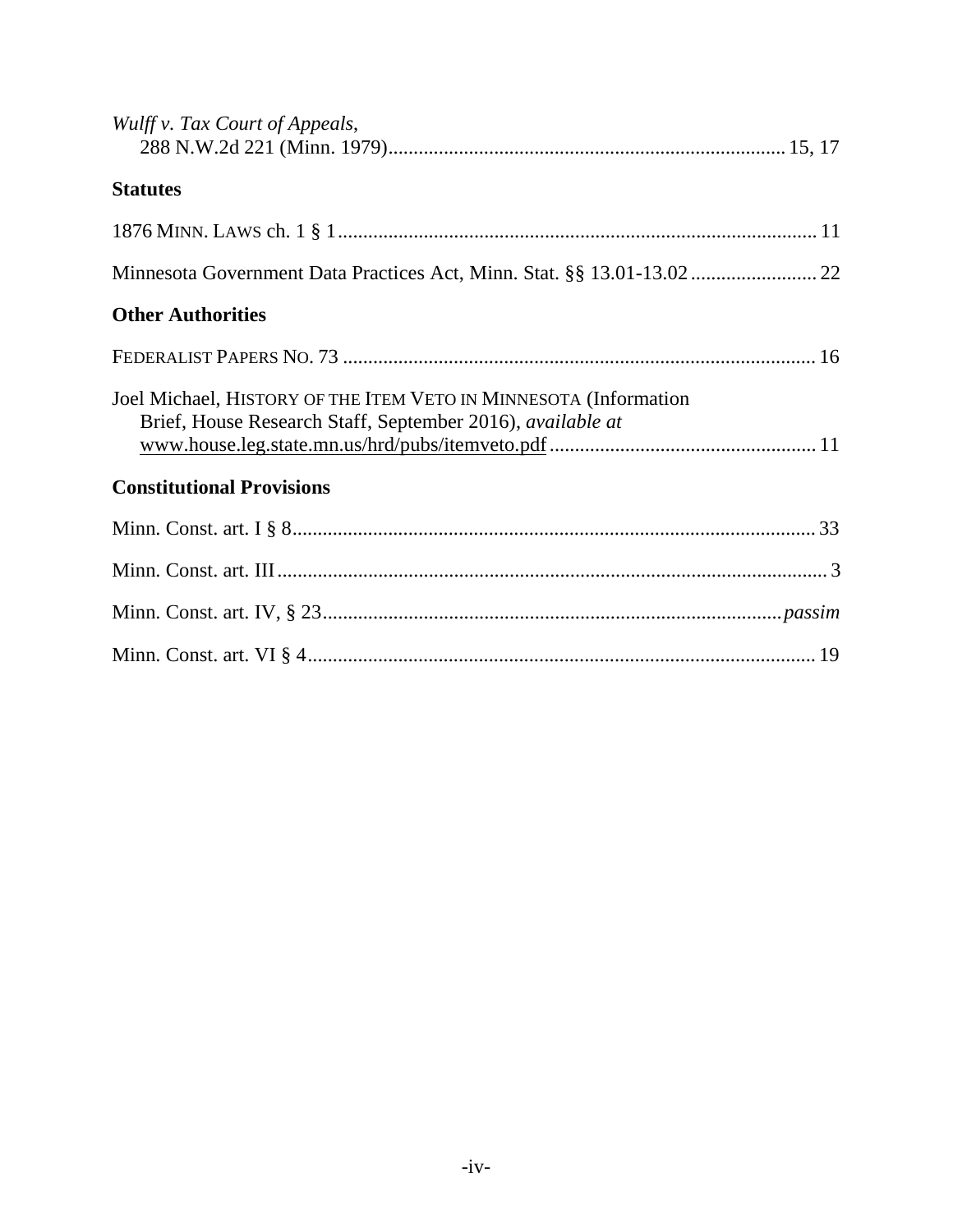## **STATEMENT OF LEGAL ISSUE**

1. Whether the Governor lawfully exercised his line item veto power when he vetoed the appropriations to the Senate and House for the 2018-2019 fiscal biennium?

*Apposite Authorities*:

Minn. Const. art. III, § 1 and IV, § 23. *In re Clerk of Court's Comp. for Lyon Cty v. Lyon Cty. Comm'rs*, 308 Minn. 172, 241 N.W.2d 781 (1976) *Johnson v. Carlson*, 507 N.W.2d 232 (Minn. 1993) *Baker v*. *Carr*, 369 U.S. 186 (1962)

This issue was raised by Defendants' Answer, Motion for Judgment on the Pleadings and Memorandum in Response to Order to Show Cause and in Support of Defendants' Motion for Judgment on the Pleadings. The district court denied Defendants' Motion for Judgment on the Pleadings and on July 19, 2017, issued its Order Granting Declaratory Judgment. Defendants timely appealed under Minn. R. Civ. App. P. 104.01, subd. 1 from the Judgment entered on July 20, 2017.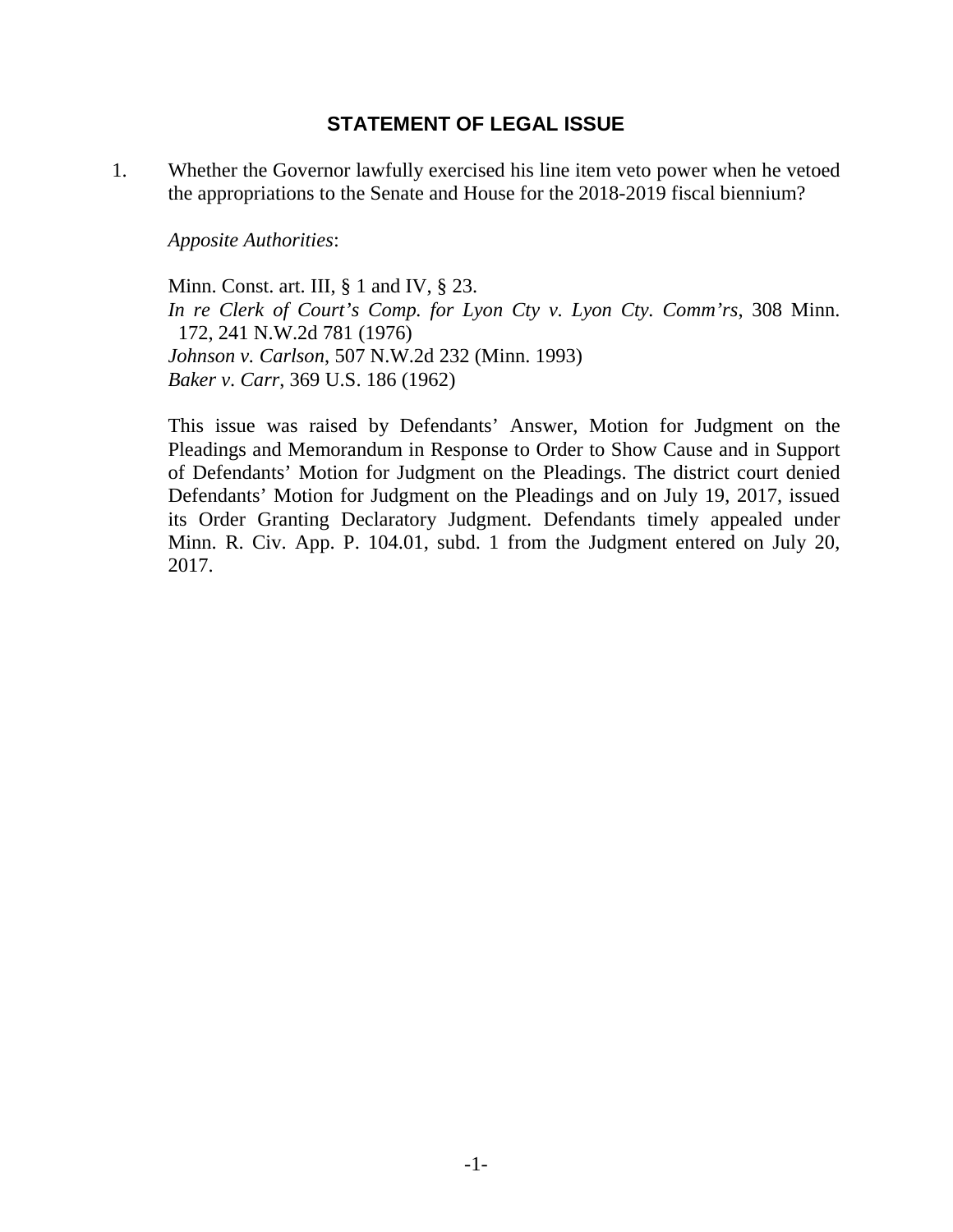#### **STATEMENT OF THE CASE**

The Ninetieth Minnesota State Senate ("Senate") and the Ninetieth Minnesota State House of Representatives ("House") filed suit in Ramsey County District Court against Mark B. Dayton, in his official capacity as Governor of the State of Minnesota ("Governor Dayton"), and Myron Frans, in his official capacity as Commissioner of the Minnesota Department of Management and Budget ("MMB") ("Commissioner Frans"), seeking declaratory judgment that Governor Dayton's line item vetoes of appropriations to the Senate and the House for fiscal years 2018 and 2019 violated the separation of powers clause of the Minnesota Constitution. (Compl., Count I). The Senate and the House also sought injunctive relief and a writ of mandamus compelling Commissioner Frans to provide funds for the core function obligations of the Legislature. (Compl., Counts II and III). On June 14, 2017, the district court issued an Order to Show Cause asking the parties to "show cause … why the relief sought in … the Complaint should or should not be so ordered." (Add. 51).

Governor Dayton and Commissioner Frans answered Plaintiffs' Complaint on June 22, 2017, denying that the Senate and the House were entitled to their requested relief. (Answer). Governor Dayton and Commissioner Frans also filed a motion for judgment on the pleadings, asking the court to dismiss the request for declaratory judgment with prejudice because the vetoes were valid as expressly authorized by the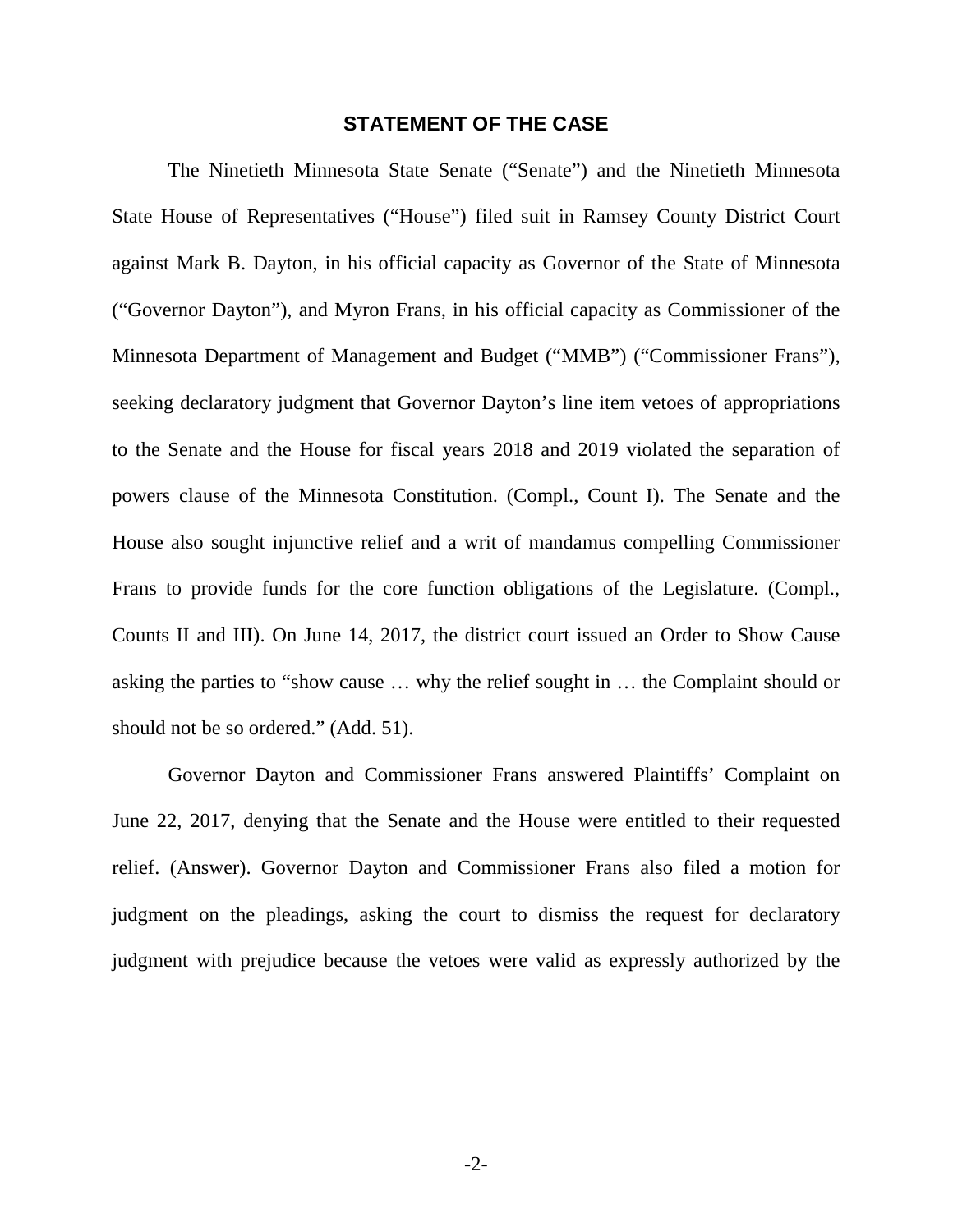Constitution. (Memorandum in Response to Order to Show Cause and in Support of Defendants' Motion for Judgment on the Pleadings).<sup>1</sup>

On June 23, 2017, the parties filed a stipulation narrowing the issues before the district court. (Add. 54). Among other stipulations, the parties requested that the court issue a temporary injunction directing Commissioner Frans to take all steps necessary to provide continuing funding to the Senate and the House at the monthly rate of the fiscal year 2017 base general fund appropriation until all appellate review of the declaratory judgment has been completed or until October 1, 2017, whichever occurs first. (Add. 55, ¶ 5). On June 26, 2017, the district court issued the temporary injunction the parties requested. (Add. 63). The court also held that the "issues presented to the court in [the declaratory judgment count] of the Complaint are ripe and require a ruling from the court." (Add. 63, ¶ 3).

On July 19, 2017, the district court granted declaratory judgment to the Senate and the House and denied Governor Dayton and Commissioner Frans' motion for judgment on the pleadings, treating it as a summary judgment motion because both parties cited materials outside the pleadings. (Add. 3-4). The court ruled that the vetoes violated the separation of powers principle found in Article III of the Minnesota Constitution and thus were unlawful and void. (Add. 3). Although the court's reasoning is confusing and contradictory, it apparently determined that the vetoes of the items of appropriation for

<sup>&</sup>lt;sup>1</sup> Because the district court did not reach Counts II and III, and stayed them pending this appeal, only Count I—declaratory judgment—is before the Court on appeal.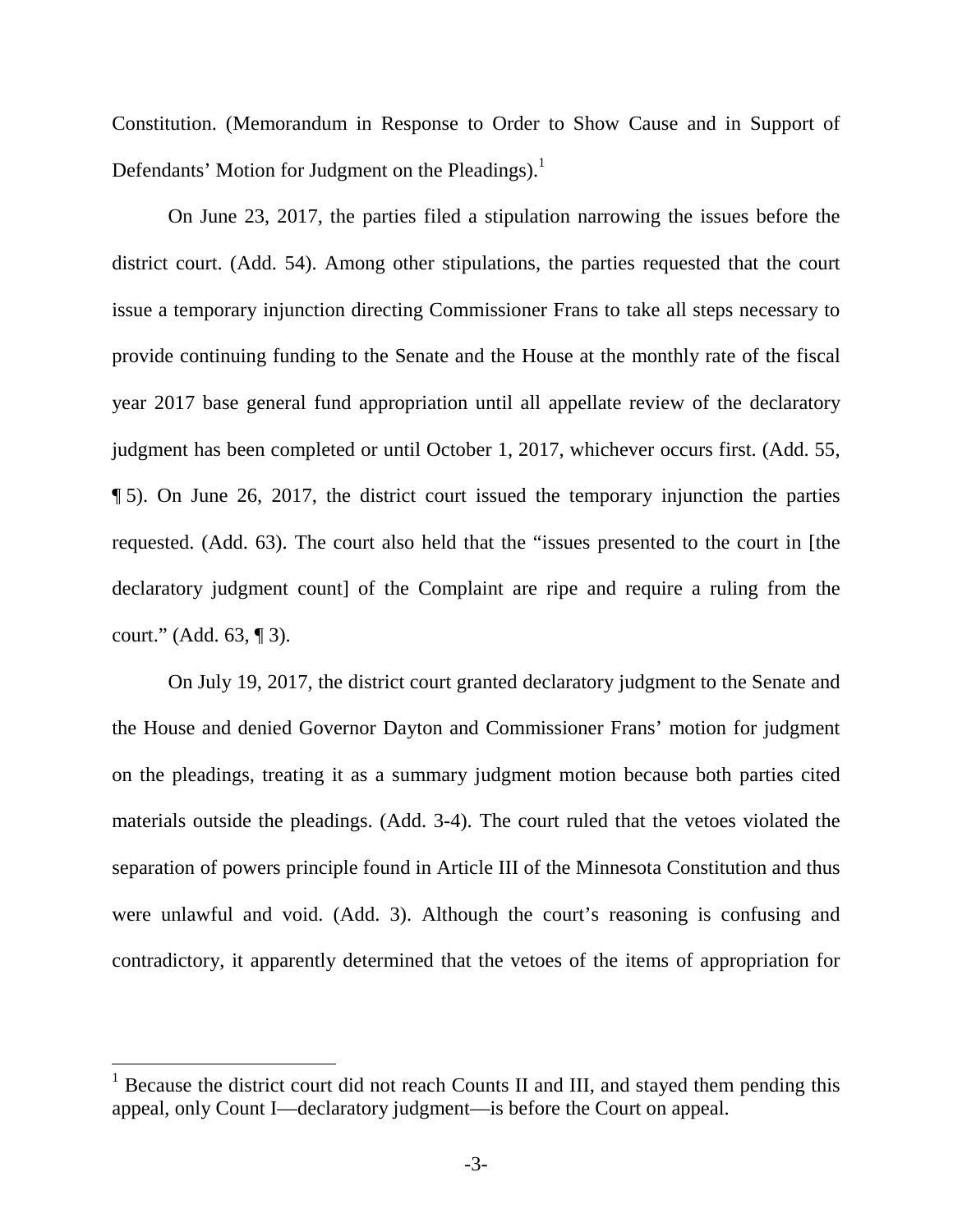the Senate and the House had either the intent or effect of "abolishing" the Legislature. (Add. 14 *et seq.*).

The court concluded that the core funding approach it had previously used in the 2001, 2005 and 2011 government shutdown cases was insufficient to prevent the "abolishment" of the Legislature. (Add. 15-18). While the court acknowledged the Governor could use his line item veto authority on the appropriations to the Legislature if he disagreed with the amounts for *fiscal* reasons, it determined that his line item vetoes were unconstitutional because the vetoes were motivated by *policy* concerns. (Add. 19- 21). In other words, the court's understanding as to why the Governor used his veto authority was dispositive.

The district court entered judgment on Count I on July 20, 2017. (Add. 4). Governor Dayton and Commissioner Frans now appeal from that Judgment.

#### **STATEMENT OF FACTS**

In a special session that immediately followed the end of the 2017 legislative session, the Senate and the House placed a "poison pill" into the Omnibus State Government Appropriations Bill ("state government bill") that would have denied appropriations to the Department of Revenue if Governor Dayton vetoed the Omnibus Tax Bill ("tax bill").<sup>2</sup> (Add. 38 ("This section is not effective until the day following enactment of [the tax bill].")). This attempt to suppress the Governor's constitutional veto

<sup>&</sup>lt;sup>2</sup> The district court erroneously found that "[t]he Tax Bill passed by the Legislature during its special session contained a provision that would have defunded the Department of Revenue if Governor Dayton vetoed it." (Order, Statement of Undisputed Facts ¶ 3). In fact, the "poison pill" provision appeared in the state governmental bill. (Add. 38).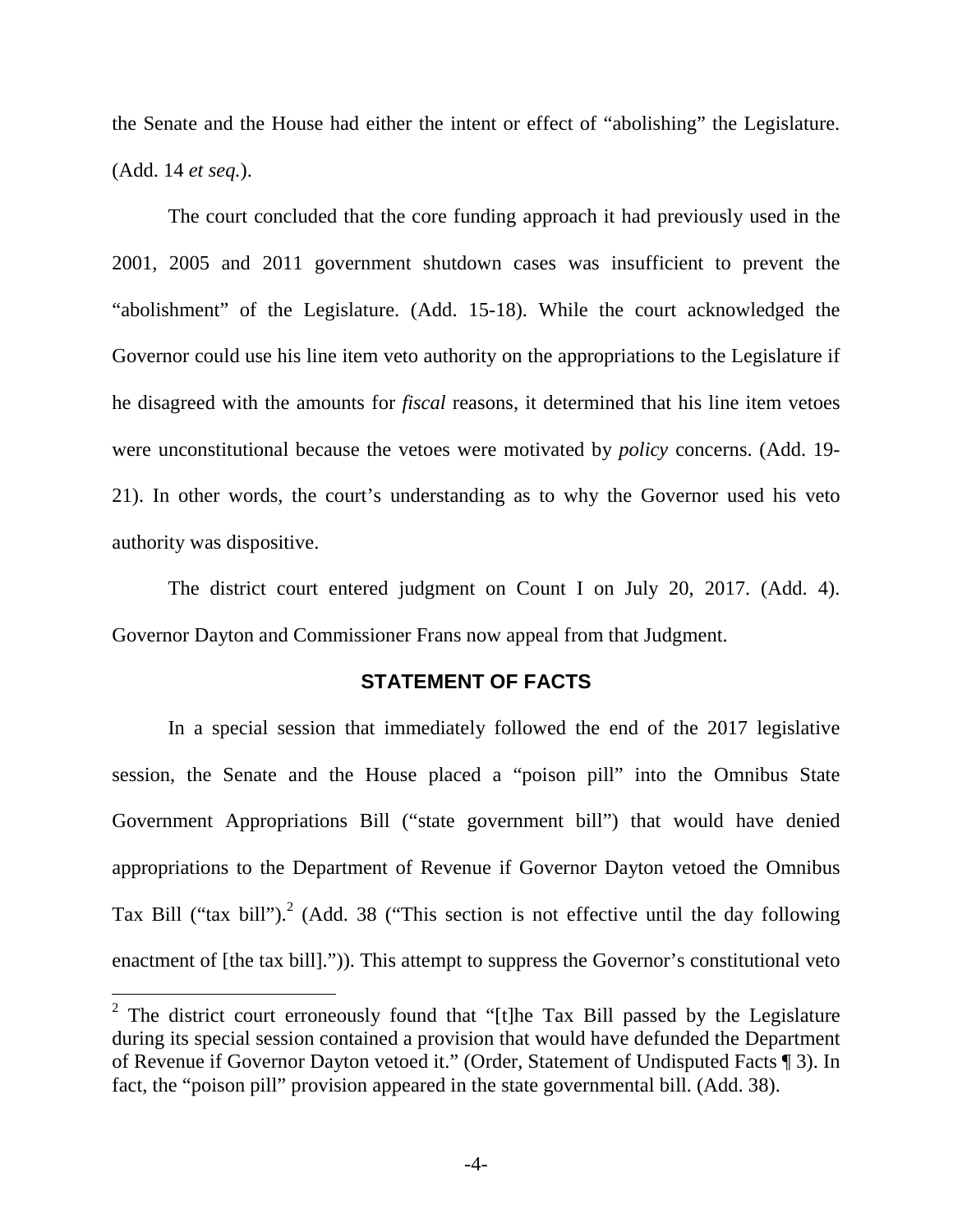authority presented him with a Hobson's Choice: if he vetoed the tax bill, there would be no appropriation for the Department of Revenue, but if he signed it, three provisions which would imperil the State's fiscal stability would become law.

Governor Dayton signed the tax bill<sup>3</sup> so the Department of Revenue could continue the essential functions of serving taxpayers and collecting much-needed revenues to fund the operations of the State. But, to defend his veto power from legislative encroachment and to call the Legislators back into session to finish their work, Governor Dayton used his constitutionally prescribed power to line item veto two of three legislative appropriations—those of the Senate and the House. (Add. 40).<sup>4</sup>

As required by the Constitution, Governor Dayton transmitted the signed state government bill to the Legislature with a "statement of the items he vetoe[d]." *See* Minn. Const. art. IV, § 23. And going beyond the constitutional requirement, in two separate May 30, 2107 letters—one to the President of the Senate and the other to the Senate Majority Leader and Speaker of the House—Governor Dayton stated his multi-faceted reasoning for the vetoes. (Add. 41-47). He noted that the "poison pill" was an attempt to

<sup>&</sup>lt;sup>3</sup> The district court mistakenly found that Governor Dayton allowed the tax bill to become law without his signature. (Order, Statement of Undisputed Facts ¶ 3). Governor Dayton actually signed the tax bill. (First Special Session 2017, House File No. 1 ("Signed by the governor May 30, 2017, 9:56 p.m.")).

<sup>&</sup>lt;sup>4</sup> The two line items for the Senate and the House are only shown as lump sums. The Legislature's practice is to submit its budget without providing details to the public on the nature of its expenditures. (Add. 40). Despite being unsatisfied with the Legislature's work, Governor Dayton did not leave it penniless. The \$35 million appropriation for the Legislative Coordinating Commission has become law. (Add. 34.) The Legislature also has carry-over funding totaling potentially more than \$21 million that it can use to fund its operations pending political negotiations. (Answer, Ex. D; Affidavit of Deputy Commissioner Eric Hallstrom ¶¶ 7-8).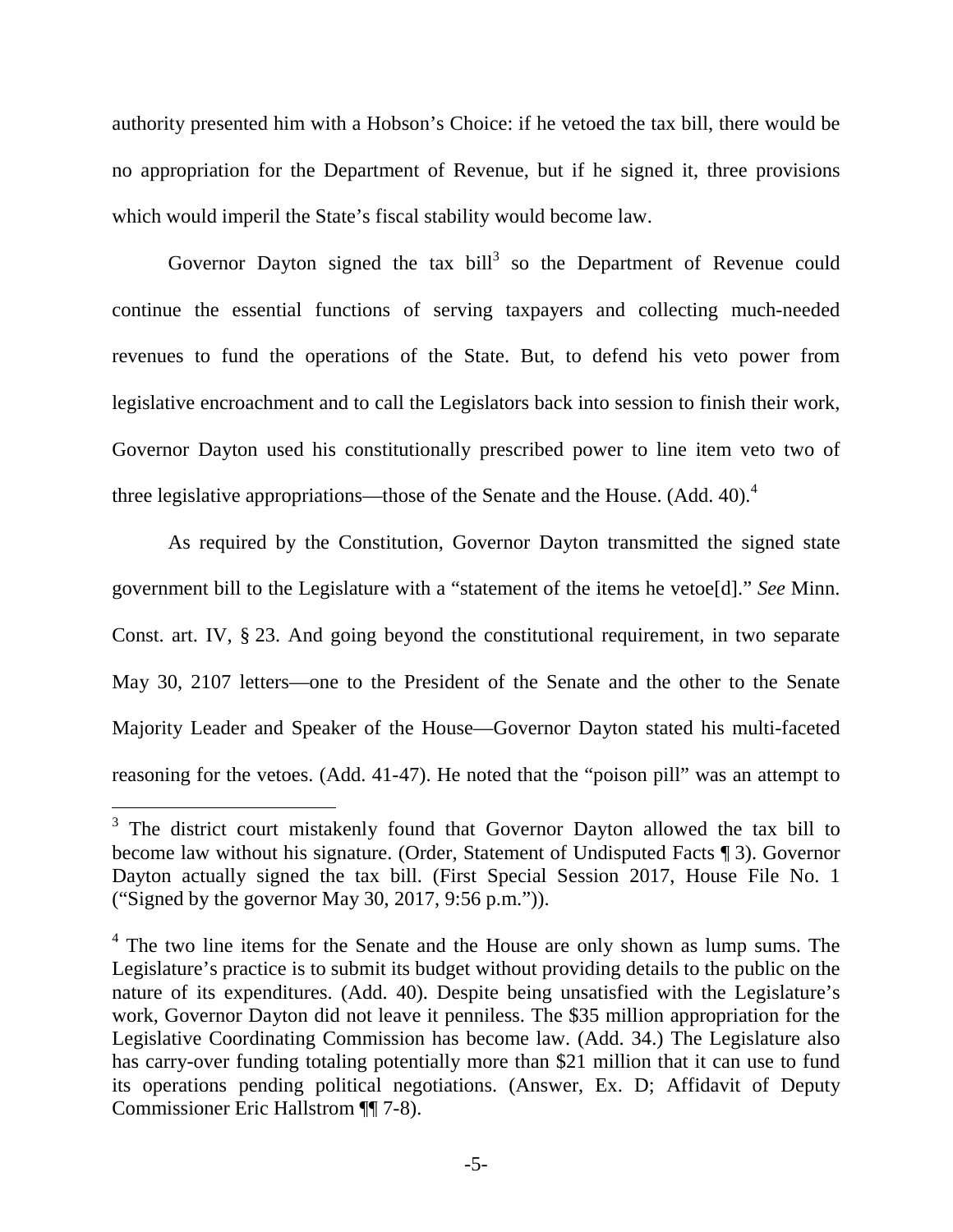"restrict" his executive power, leaving him with only the line item vetoes "to raise … strong objections to your tax bill, which favors wealthy individuals, large corporations, and moneyed special interests at the expense of the State of Minnesota's fiscal stability in the years ahead." (Add. 43). He objected that approval of the appropriations to the Senate and the House was premature, noting: "Your job has not been satisfactorily completed, so I am calling on you to finish your work." (*Id.*). He explained that he did not veto the tax bill because he would not "risk a legal challenge to the Department of Revenue's budget and cause uncertainty for its over 1,300 employees." (*Id.*).

The Senate and the House chose to adjourn *sine die* just after presenting the bills to the Governor, relinquishing their right to remain in session to override a possible veto. (Add. 2-3 ¶ 8). The Governor offered to call a special session to revisit five policy issues and the Senate and House appropriations. (Add. 43). The leaders of the Senate and the House have thus far chosen not to discuss any changes to the five policy issues. By bringing this legal action, they seek to have the courts intervene in the political process, thereby relinquishing their constitutional responsibility to engage with the Governor in passing legislation.

In addition to the two errors noted in footnotes 2 and 3 above, the district court also made misstatements in findings 7 and 8. Finding 7 says that neither the "Governor or his counsel suggested that the Governor vetoed the Legislature's appropriation for any reason specific to the appropriation." (Add. 2). To the contrary, the Governor's letter to the President of the Senate explained: "I am line-item vetoing the appropriations for the Senate and House of Representatives *to bring the Leaders back to the table to negotiate* 

-6-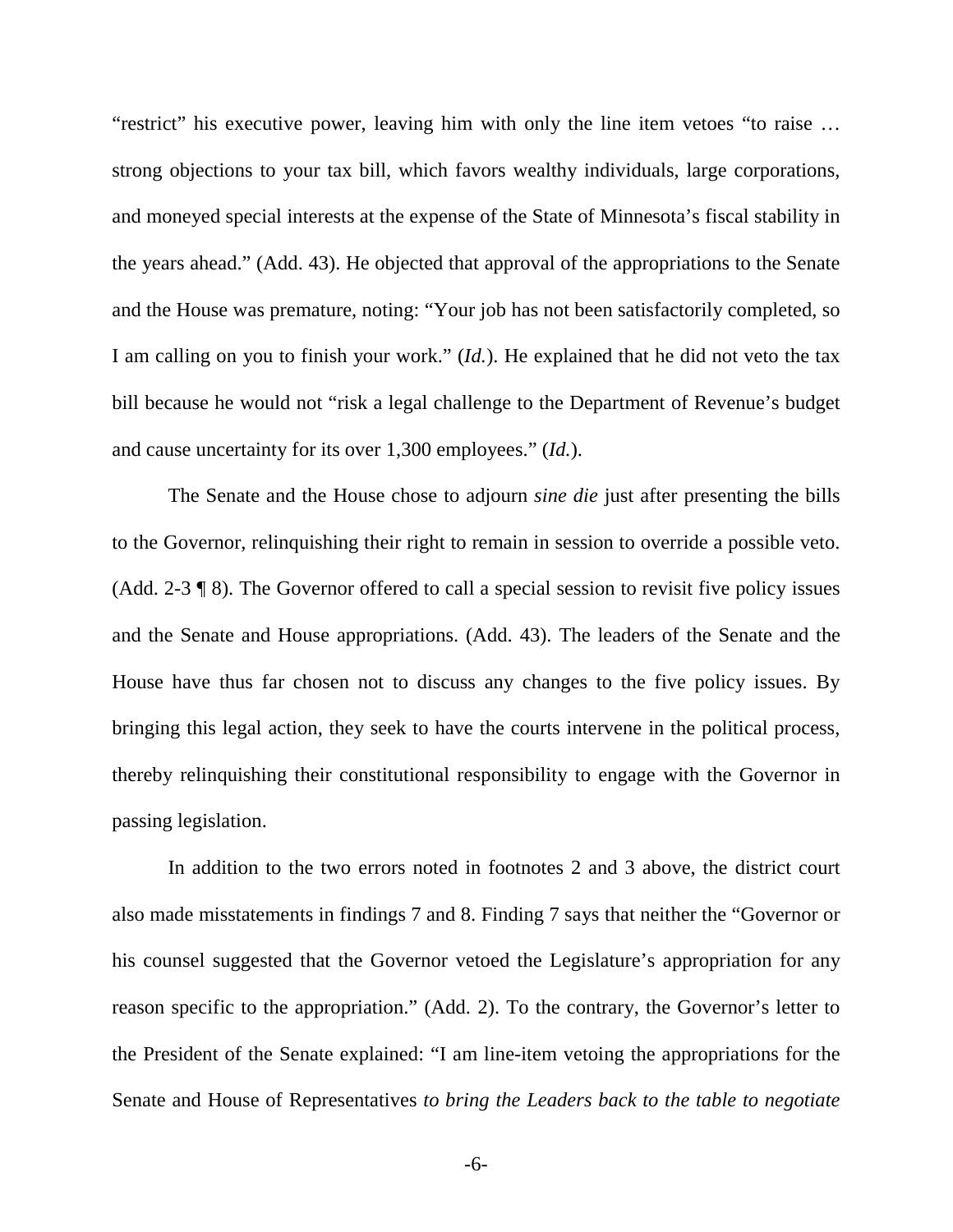*provisions in the Tax, Education and Public Safety bills that I cannot accept."* (Add. 41, emphasis added). The Governor's letter to the legislative leaders further complained of their attempts to restrict his executive power and stated: "Your job has not been satisfactorily completed, so I am calling on you to finish your work." (Add. 43). At the hearing, when the court stated that the Governor's objection was not to the appropriation, counsel responded: "I don't agree that it isn't to the appropriation, number one. He said you haven't finished your work, so I'm not going to appropriate to you until you finish your work, so it is to the appropriation  $\ldots$ " (Tr. pp. 48:22-49:1).<sup>5</sup>

Finding 8 says "both houses entered into a written agreement with the Governor in which they agreed to adjourn following passage of seven outstanding budget and tax bills." (Add. 2-3). To the extent the court is suggesting that the Legislature was bound by this "agreement" to adjourn *sine die,* it is mistaken. The Legislature did not follow the "agreement." Although the agreement called for a one-day session on May 23, 2017, to end "no later than 7:00 a.m. on May 24, 2017", the Legislature did not adjourn on May 24. Instead, some bills were not even introduced until May 25, and the Legislature did not pass any bills by the agreement's deadline. Then, as the Governor stated, the Legislature "made it impossible for my staff and me to obtain drafts of your bill's language, sometimes not until minutes before they were brought to the floor for passage." (Add. 43). In addition, the bills included numerous policy matters that were not listed in the so-called agreement. (Add. 43-45). The agreement expired as of 7:00 a.m. on May 24,

<sup>&</sup>lt;sup>5</sup> Citations to "Tr." are to the transcript of the June 26, 2017 hearing on the Order to Show Cause held in front of Judge Guthmann.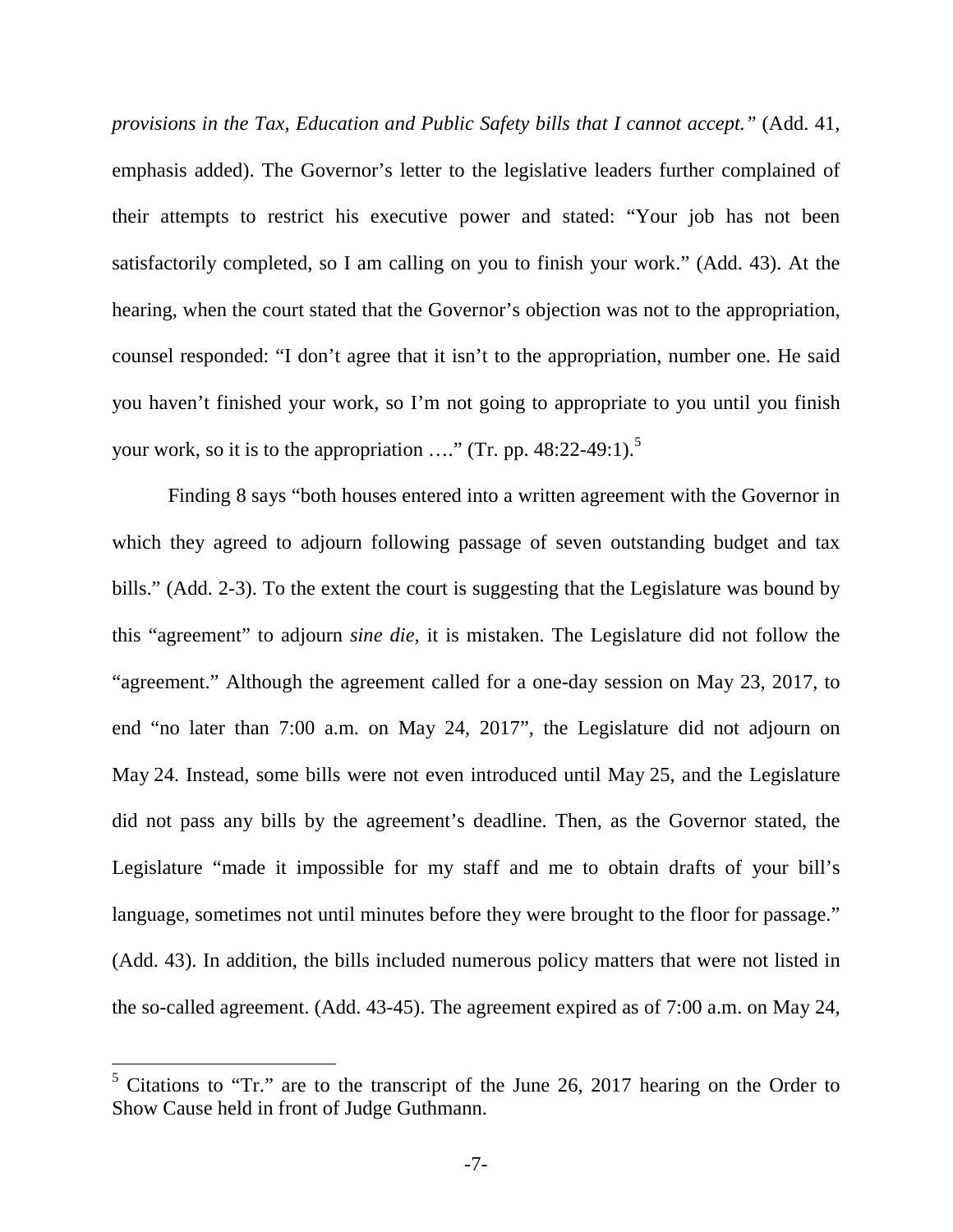2017, and the vast majority of the Legislature's activity occurred beyond, and without regard to the agreement. The Legislature was thus not bound to adjourn *sine die* after passage of the bills, but chose to do so for its own political purposes.

#### **ARGUMENT**

## **I. SUMMARY OF ARGUMENT**

The Governor has explicit authority under the Minnesota Constitution to veto any line item of appropriation: "If a bill presented to the governor contains several *items of appropriation* of money, he may veto one or more of the items while approving the bill." Minn. Const. art. IV, § 23 (emphasis added). The Minnesota Constitution does not exempt legislative self-appropriations from the Governor's line item veto power. In addition, the Constitution does not place motive or intent-based qualification on the Governor's veto power.

Although this Court has invalidated line item vetoes that did not involve an "item of appropriation,"<sup>6</sup> it has been clear that judicial inquiry ends where the item vetoed is an "item of appropriation." The Court has stated "It is not for this Court to judge the wisdom of a veto, or the motives behind it, so long as the veto meets the constitutional test," (*i.e*, it is of an item of appropriation). *Johnson v. Carlson*, 507 N.W.2d 232, 235 (Minn. 1993). In fact, the Court upheld the line item veto in *Johnson* even though the effect of the veto may not have reduced spending, and even though the Governor intended to use the veto to achieve policy objectives he could not achieve otherwise. *Id.* at 234. In other words, the correct constitutional inquiry into the validity of vetoes looks to "the nature of

<sup>6</sup> *See Inter Faculty Org. v. Carlson*, 478 N.W.2d 192 (Minn. 1991).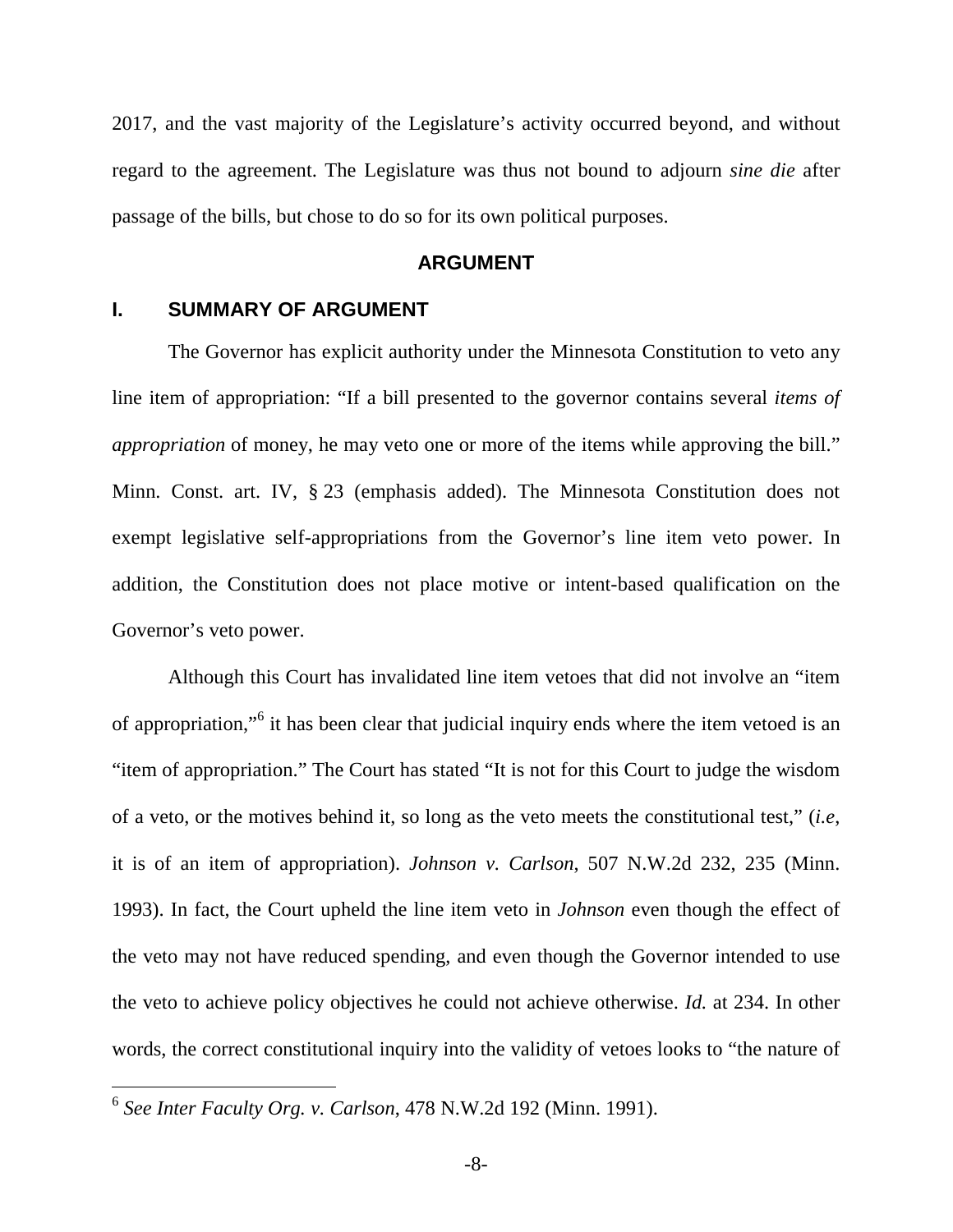the power, and not the liability of its abuse or the manner of its exercise." *Lee v. Delmont*, 228 Minn. 101, 115, 36 N.W.2d 530, 539 (1949).

The Legislature admitted that Governor Dayton vetoed "items of appropriation" (Compl., ¶ 3), and the district court agreed, holding that the vetoes met the "constitutional test" as "two items of appropriation dedicated to the specific purpose of funding each house of the Legislature." (Add. 12). But the district court erred when, well beyond the text of the Constitution or any judicial precedent, it created an additional "separation of power constitutional test" that apparently calls for a case-by-case determination of the Governor's motives behind an exercise of the line item veto. (Add. 20). The district court further erred by suggesting that the vetoes "effectively abolish" the Legislature (Add. 20), disregarding the constitutional obligation of the court to require emergency funding to allow any constitutional body of the government to perform the critical, core functions mandated by the Constitution and expected by the citizens. (Add. 17). Finally, the district court erred when it suggested that the use of the line item veto power should be limited to situations where the Governor objects to the level of appropriation, not to policy matters. (Add. 19). Of course, the text of the Constitution does not impose any such limitation, nor has one been recognized in any decision of this Court.

The separation of powers questions before this Court involve less the interactions between the Executive and Legislative branches, and more importantly, the level of intervention of the Judicial branch in the political processes of the other two. Separation of powers requires *judicial restraint* to avoid becoming embroiled in these political processes. As a result, the course of least intrusion by the Judiciary, as dictated by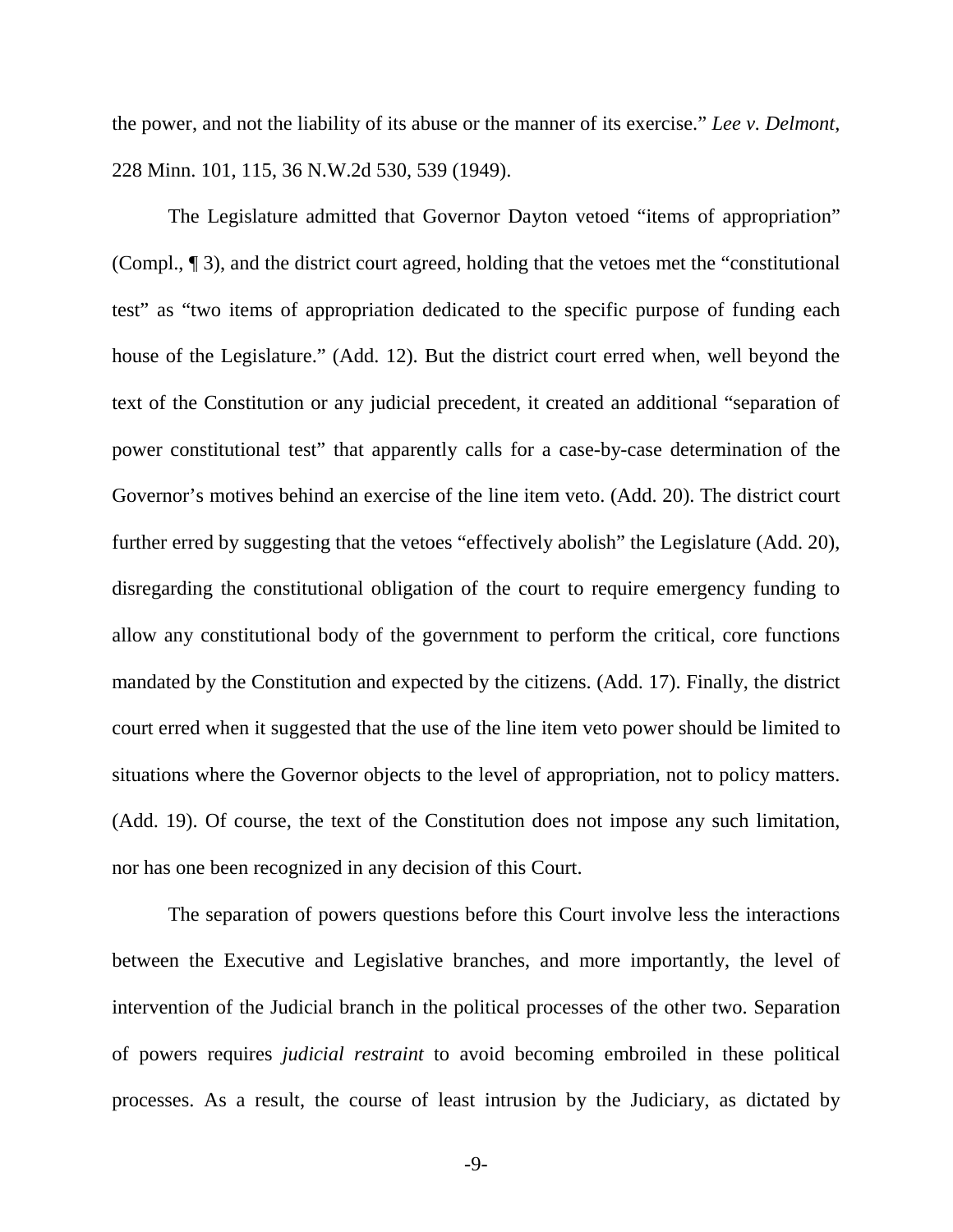separation of powers, is to recognize the validity of the vetoes and assure critical, core function funding to the other branches while they continue to engage in the political processes assigned to them by the Constitution.

The district court did not act with judicial restraint, but instead barged head long into the political process. The district court's judgment should be reversed and the matter remanded with directions that Count I of Respondent's Complaint (Declaratory Judgment) should be dismissed with prejudice because the Governor's line item vetoes are valid as expressly authorized by Article IV, § 23 of the Minnesota Constitution. To the extent that Counts II and III of Respondent's Complaint seek emergency funding of critical, core functions, they should be taken up by the district court while the parties reengage in the political process.

## **II. STANDARD OF REVIEW**

Governor Dayton and Commissioner Frans seek review of the district court's grant of declaratory judgment and denial of their motion for judgment on the pleadings. When reviewing a declaratory judgment action, this Court applies the clearly erroneous standard to the district court's factual findings and reviews the district court determinations of law de novo*. See Onvoy, Inc. v. ALLETE, Inc.*, 736 N.W.2d 611, 615 (Minn. 2007). Because the underlying facts are undisputed, this Court's review is de novo, as is the case when reviewing a grant of summary judgment. *See SCI Minn. Funeral Serv's, Inc. v. Washburn-McReavy Funeral Corp.*, 795 N.W.2d 855, 861 (Minn. 2010).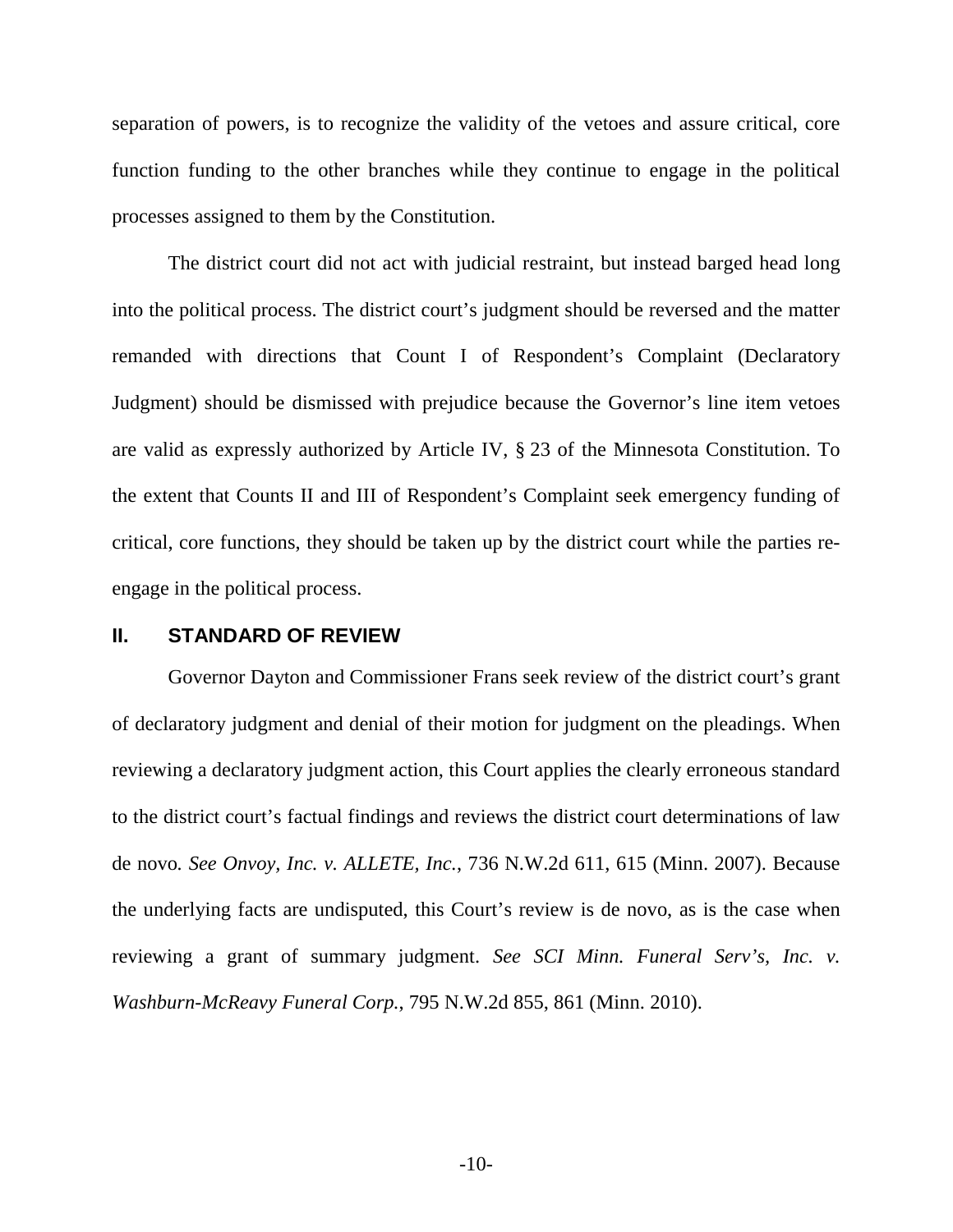### **III. THE GOVERNOR'S LINE ITEM VETOES WERE VALID**

The Minnesota Constitution explicitly provides the Governor a broad veto power as an essential executive tool to ensure a balance of powers with the Legislature. Indeed, the executive veto power was extended in 1876 to add the even more precise tool of the line item veto.<sup>7</sup> See 1876 MINN. LAWS ch. 1 § 1. Minn. Const. art. IV, § 23 grants the Governor this clear line item veto authority:

If a bill presented to the governor contains several items of appropriation of money, he may veto one or more of the items while approving the bill. At the time he signs the bill the governor shall append it to a statement of the items he vetoes and the vetoed items shall not take effect.

Once the Governor exercises his line item veto authority on an item of appropriation, only a legislative override can nullify it. *Id.* (the item can become law only if "approved by two-thirds of the members elected to each house ....").<sup>8</sup>

The Constitution does not qualify or limit the Governor's line item veto power. The text of Article IV is explicit: the Governor may veto one or more appropriation items in a bill. If he does so, "the vetoed items shall not take effect." *Id.*; *see also Clark v. Pawlenty*, 755 N.W.2d 293, 304 (Minn. 2008) ("When examining constitutional

<sup>&</sup>lt;sup>7</sup> The 1876 amendment was approved through a referendum, with over 90 percent voter approval. *See* Joel Michael, HISTORY OF THE ITEM VETO IN MINNESOTA, (Information Brief, House Research Staff, September 2016), *available at* www.house.leg.state.mn.us/hrd/pubs/itemveto.pdf [hereinafter "ITEM VETO IN MINNESOTA"].

<sup>&</sup>lt;sup>8</sup> Governor Dayton's use of the line item veto during his tenure has been judicious compared to his recent predecessors. Governor Arne Carlson used the item veto 238 times, Governor Jesse Venture used it 175 times and Governor Tim Pawlenty used it 202 times. As of September 2016, Governor Dayton had used his item veto power only eleven times. ITEM VETO IN MINNESOTA at 2.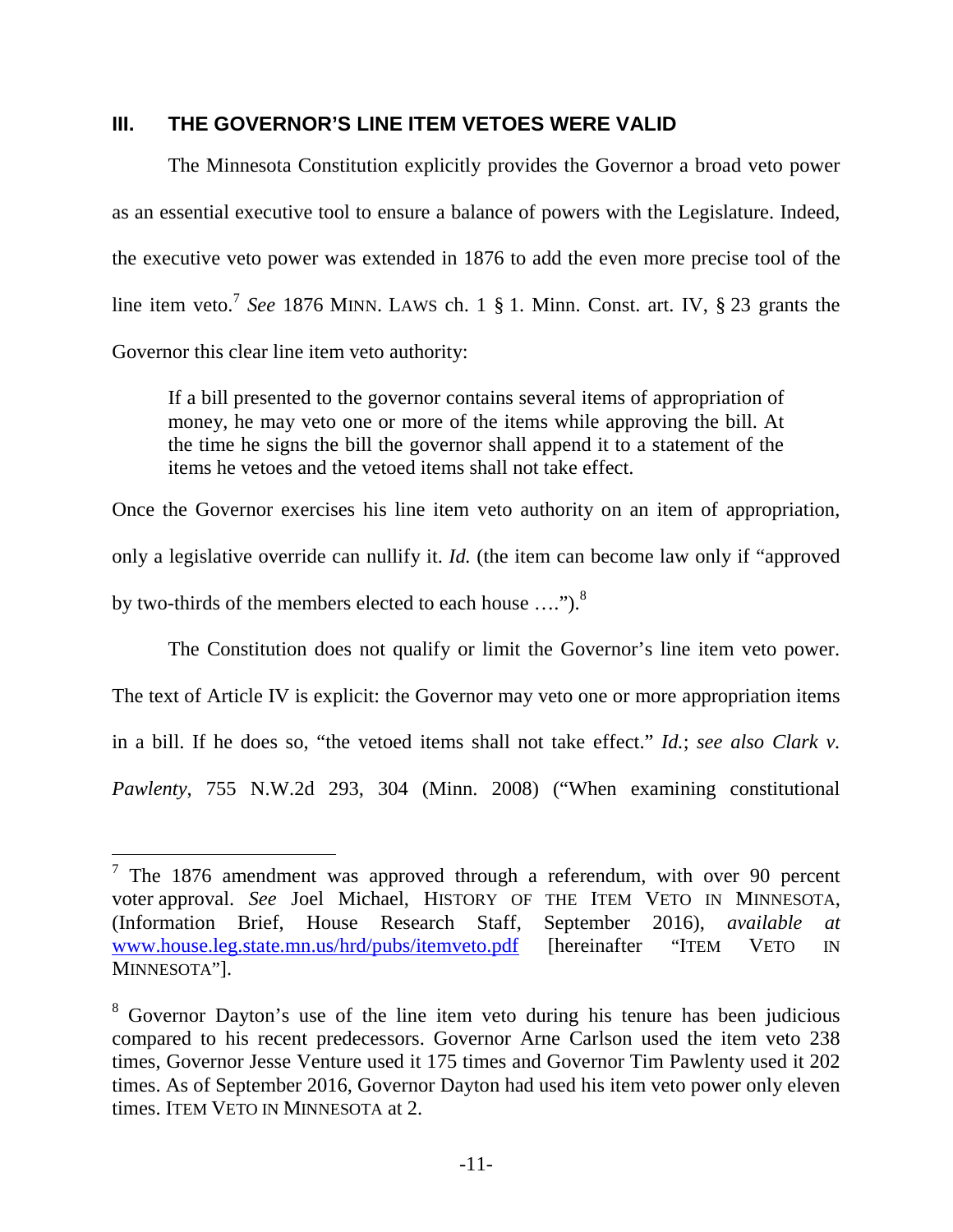provisions, our task is to give effect to the clear, explicit, unambiguous and ordinary meaning of the language.") (internal quotation omitted). Given the veto power's breadth and specificity, this Court has recognized that judicial review of a veto's legality is extremely limited. The Court has said: "When the Governor vetoes a bill, he exercises a political power …." *In re McConaughy*, 106 Minn. 392, 415, 119 N.W. 408, 417 (1909). Indeed, "[t]he Governor may exercise the powers delegated to him, free from judicial control, so long as he observes the laws and acts within the limits of the power conferred." *Id.* 

In addressing issues of separation of powers under Article III, Section 1, of the Minnesota Constitution, the Court described the proper analytical framework in *State ex rel. Patterson v. Bates*:

Analyzing the constitutional provision, we find it consists of (1) a distributive clause, "The powers of government shall be divided into three distinct departments, legislative, executive and judicial," (2) a prohibitive clause, "No person or persons belonging to, or constituting one of these departments shall exercise any of the power properly belonging to any of the others;" and (3) an exception clause, "Except in the instances expressly provided in this Constitution."

96 Minn. 110, 117, 104 N.W. 709, 712 (1905).

As applied here, the Governor's line item veto authority clearly fits into the exception clause—the line item veto provision expressly permits the Governor to participate in, and, to that degree, interfere with the functions otherwise distributed to the Legislature. Because of the exception clause, the veto does not implicate the prohibitive clause. Hence, the exercise of the Governor's veto power cannot in any sense be seen to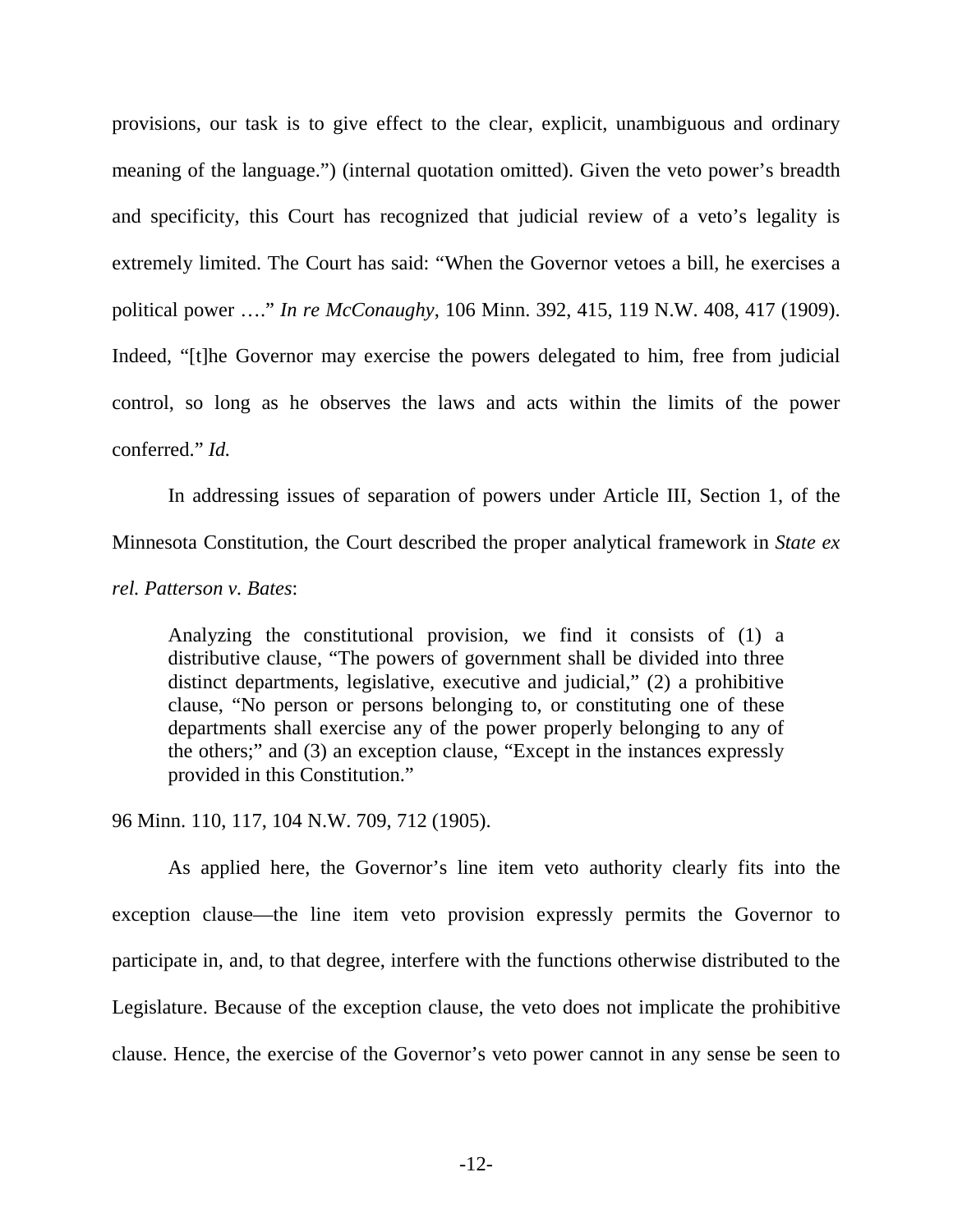violate separation of powers—it is expressly authorized in order to maintain the balance of powers between the Legislature and the Governor.

The Senate and the House acknowledge that the Governor vetoed "items of appropriation." (Compl. ¶ 3). They also acknowledge that the Governor would have been within his power to veto the entire state government bill. (Tr. at 21:8-9). The question for the Court, then, is whether the Governor's line item veto power is somehow limited as applied to appropriations for the Senate and the House. Several key principles outlined in this Court's cases make the legality of the Governor's line item vetoes readily apparent.

First, the general executive veto and line item veto serve as checks on the Legislature that fortify rather than corrode the separation of powers between the branches. *Duxbury v. Donovan*, 272 Minn. 424, 426-27, 138 N.W.2d 692, 694 (1965). Second, when the political process fails to provide sufficient funding for one branch to perform its critical, core functions, the district court may order such funding on an emergency basis to allow the political process to play out. *See*, *e.g.*, *Clerk of Court's Comp. for Lyon Cty. v. Lyon Cty. Comm'rs*, 308 Minn. 172, 241 N.W.2d 781 (1976) [hereinafter "*Lyon County*"]. Finally, inquiring into the governor's motives for a veto is itself a violation of the separation of powers. *See Johnson v. Carlson*, 507 N.W.2d 232, 235 (Minn. 1993).

In *State ex rel. Greive v. Martin*, the Supreme Court of Washington considered a case that is strikingly similar to the one before the Court. *See* 63 Wash. 2d 126, 385 P.2d 846 (1963). There, the governor vetoed an item of appropriation for the "Legislative Council." The Washington Legislature had adjourned *sine die* and could not vote to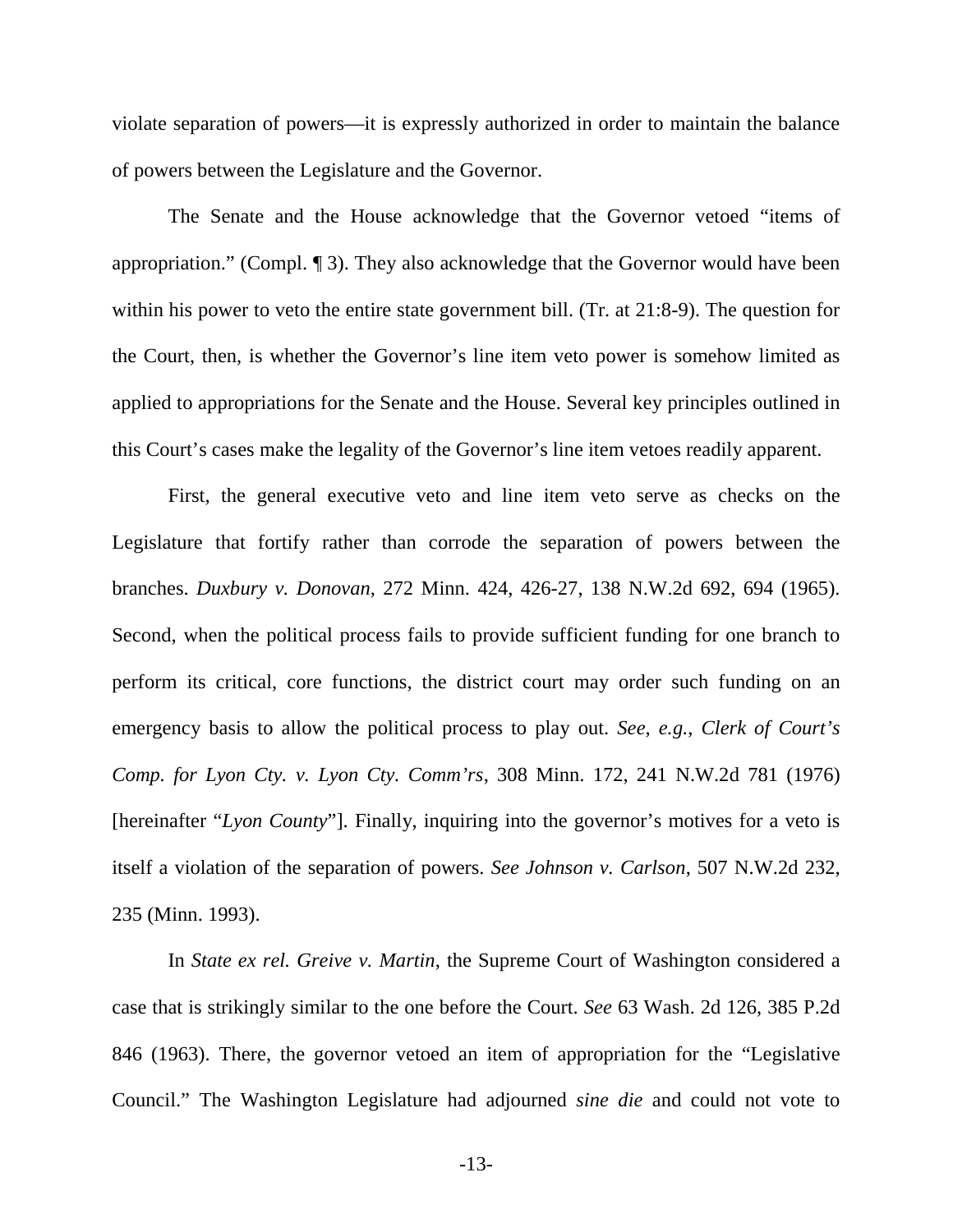override the veto. It argued that the governor "exceeded his constitutional authority and has invaded the domain of the state legislature, thus impairing or destroying the separation of powers among the executive, legislative, and judicial branches of state government as provided for in our state constitution." *Id.* at 128-29, 385 P.2d at 848. The court disagreed, noting that the constitution made "no exceptions as to the type of legislative enactment which is subject to veto, requiring that "[e]very act which shall have passed the legislature shall be, before it becomes a law, presented to the governor ....'" *Id.* at 133, 385 P.2d at 850 (internal quotation omitted). "Since the people, in adopting their constitution, made no exception to laws which are subject to the Governor's veto, this court will not read an exception into § 12 in view of the clear language used therein." *Id.*, 385 P.2d at 850.

Here, too, the plain language of the Constitution provides that "[e]very bill passed in conformity to the rules of each house and the joint rules of the two houses shall be presented to the governor." Minn. Const. art. IV, § 23. It also provides that "[i]f a bill presented to the governor contains several items of appropriation of money, he may veto one or more of the items while approving the bill." *Id.* As in Washington, the people of Minnesota, in adopting their constitution, "made no exception to laws which are subject to the Governor's veto." *See Martin*, 63 Wash. 2d at 133, 385 P.2d at 850. The Court should not read an exception into the Constitution that does not appear on its face. *See generally Okanogan v. United States,* [*The Pocket Veto Case*], 279 U.S. 655, 677-78 (1929) (discussing and affirming the importance of the President's role in approving or vetoing legislation).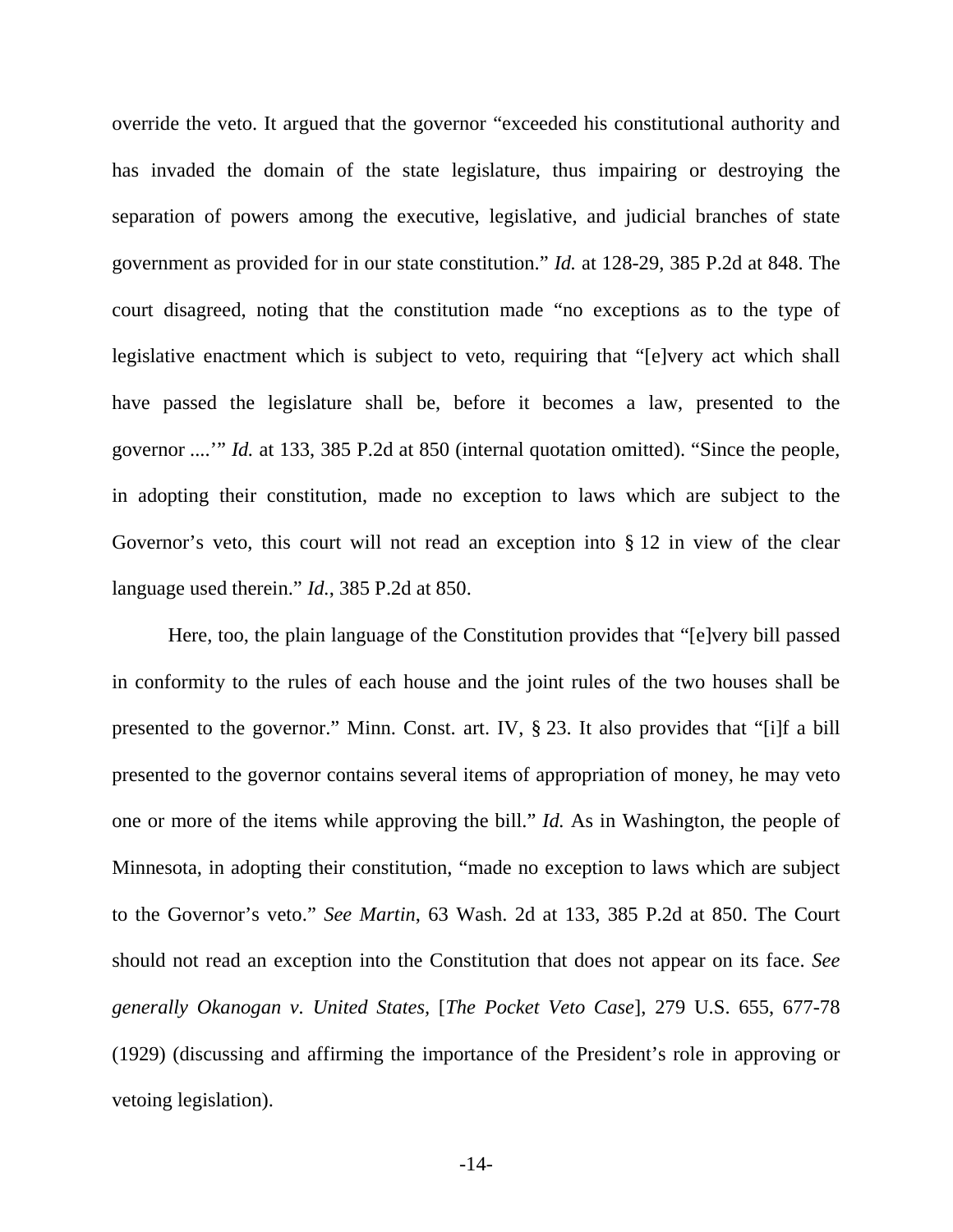## **A. The executive and line item vetoes serve as checks and balances that fortify rather than corrode the separation of powers between the branches.**

The separation of powers doctrine is premised on the belief that "too much power in the hands of one governmental branch invites corruption and tyranny." *Wulff v. Tax Court of Appeals*, 288 N.W.2d 221, 223 (Minn. 1979). However, the Court has noted that "there has never been an absolute division of governmental functions in this country, nor was such even intended." *Irwin v. Surdyk's Liquor*, 599 N.W.2d 132, 137 (Minn. 1999). The founders "were too intensely practical to be controlled by any political theory, and while they recognized the principle in constructing the framework of the government, they violated it in practice and so distributed the powers as to create a system of checks and balances." *Bates*, 96 Minn. at 117, 104 N.W. at 712. The executive veto power is one such check on the power of the Legislature. *See Duxbury*, 272 Minn. at 429, 138 N.W.2d at 696.

In the FEDERALIST PAPERS, Alexander Hamilton discussed the purpose of executive veto power, noting the "propensity of the legislative department to intrude upon the rights, and to absorb the powers, of the other departments." He called special attention to the importance of the executive veto power to permit the executive to "defend himself against the depredations" of the legislative branch:

He might gradually be stripped of his authorities by successive resolutions, or annihilated by a single vote. And in the one mode or the other, the legislative and executive powers might speedily come to be blended in the same hands. If even no propensity had ever discovered itself in the legislative body to invade the rights of the Executive, the rules of just reasoning and theoretic propriety would of themselves teach us, that the one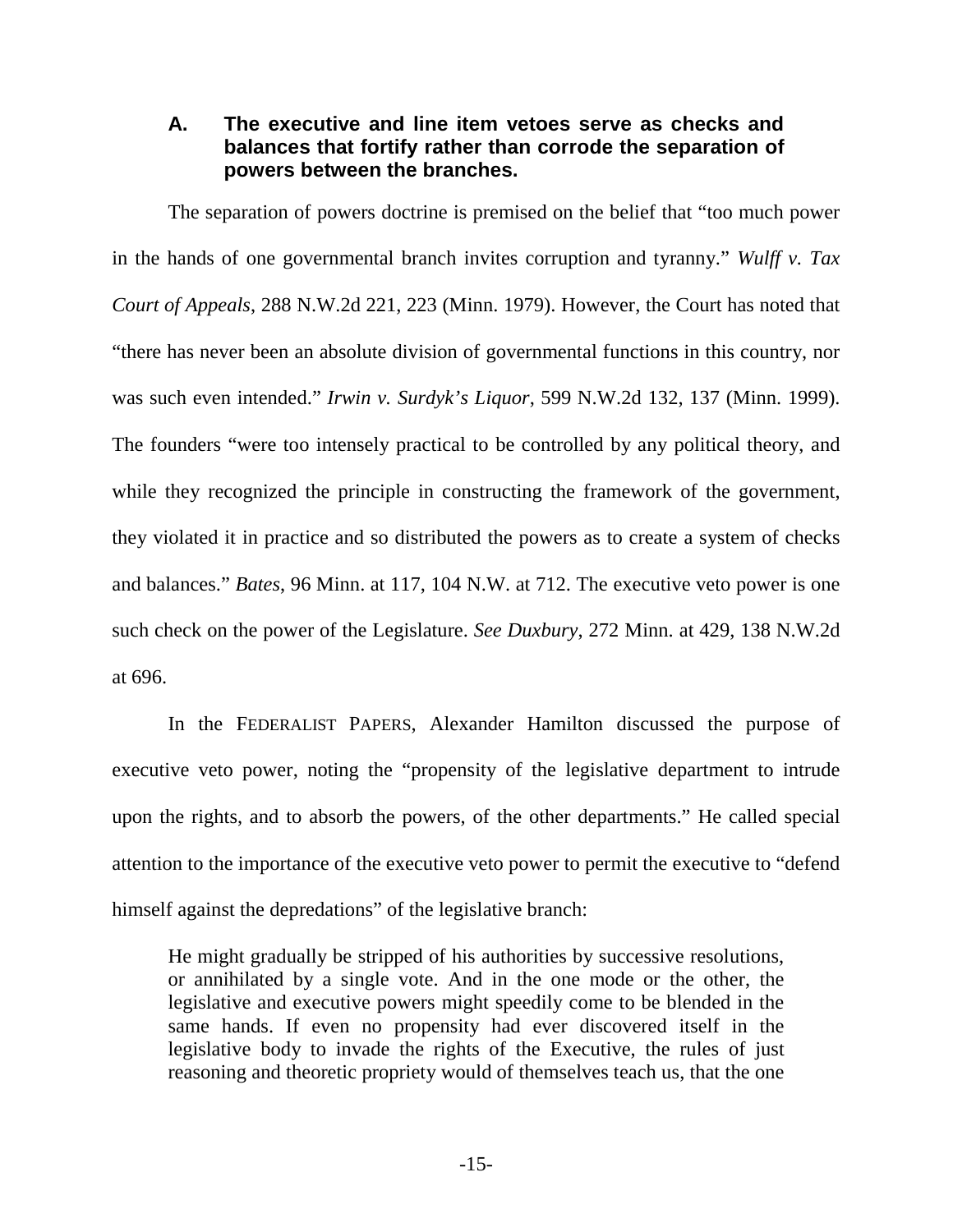ought not to be left to the mercy of the other, but ought to possess a constitutional and effectual power of self-defense.

The FEDERALIST PAPERS NO. 73 at 422 (Alexander Hamilton) (Am. Bar Ass'n ed., 2009). In other words, that founding-era document describes the primary reason for the veto power is to defend the Executive's power from encroachment by the Legislature, and the secondary reason is to avoid bad laws.

Minnesota case law amplifies the point that the purpose of the executive veto power is to fortify the checks and balances between the branches of government. In *Duxbury*, the Court highlighted the special importance of the executive veto power when the Legislature is regulating itself. 272 Minn. at 426-27, 138 N.W.2d at 694. The question was whether the Legislature was required to submit apportionment maps to the governor for approval. The Court said yes and noted that the veto "serves merely as a check by which the majority of a legislative body is caused to exercise the awesome power of lawmaking with due consideration for the interests of the minority." *Id*. at 429-30, 138 N.W.2d at 696. The Court held that the veto power applied, noting that it was "difficult to conceive of any function of government more demanding of formal lawmaking process than that involved in apportionment." *Id.* at 434-35, 138 N.W.2d at 699.

The Court recognized the dangers of giving one branch of government unfettered control over the budgetary process in *Brayton v. Pawlenty*, 781 N.W.2d 357 (Minn. 2010). The issue in *Brayton* was whether the Governor could use the statutory unallotment procedure to eliminate a budget deficit*.* In finding that the Legislature had not intended to grant the Governor such statutory power, the majority avoided the

-16-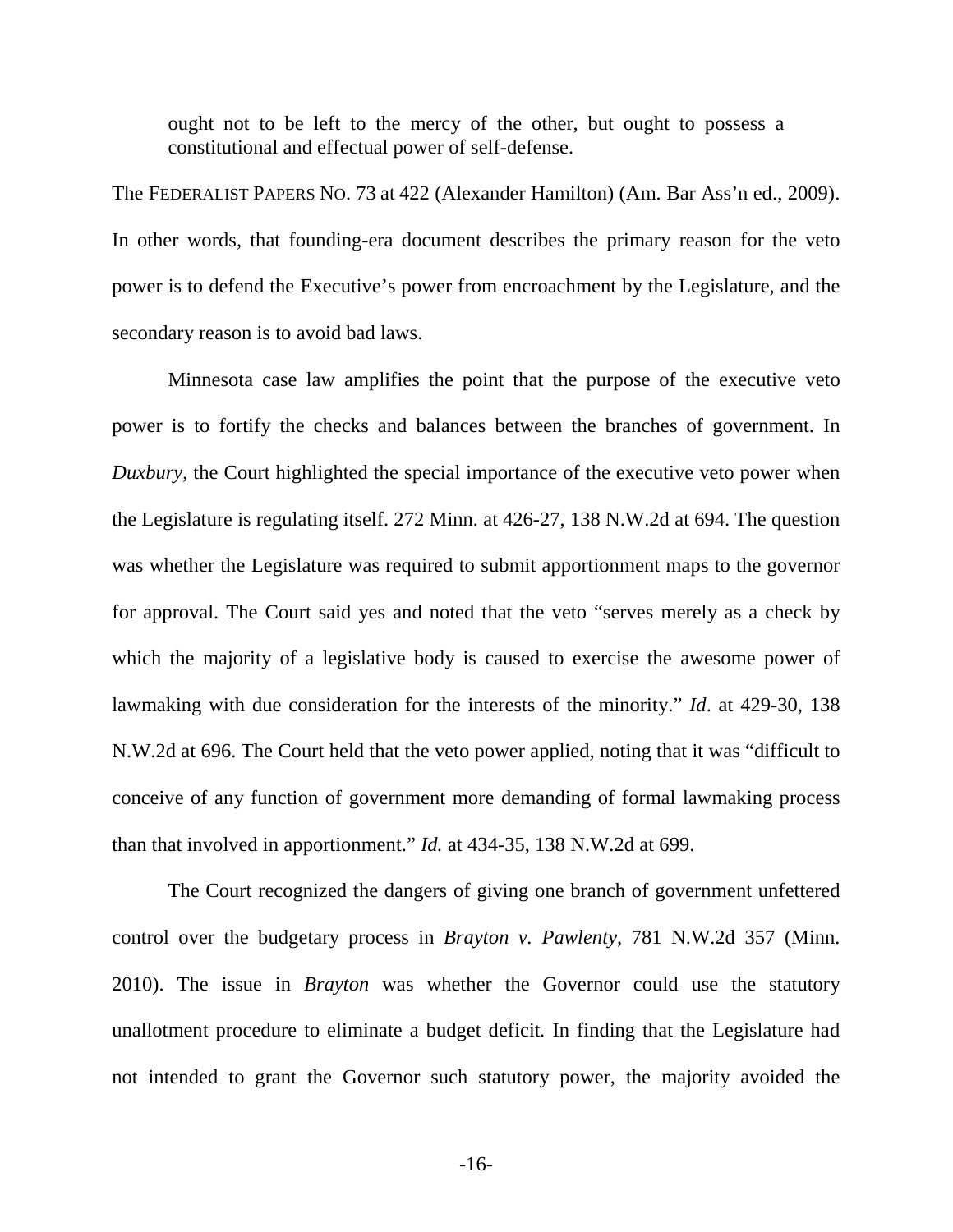separation-of-powers issue. However, the dissenting opinion reached the separation of powers issue and observed: "We have likewise recognized that 'some interference between the branches does not undermine the separation of powers; rather it gives vitality to the concept of checks and balances critical to our notion of democracy.' " 781 N.W.2d at 378 (quoting *Wulff*, 288 N.W.2d at 223).

The Governor used his veto authority to defend against the Legislature's encroachment upon Executive power and to engage in constitutionally authorized negotiation with the Legislature. Respondents agreed that the Governor would have had clear authority to veto the tax bill, which contained objectionable policy decisions. (Tr. pp. 21 and 23). But the Legislature attempted to stymy the Governor from making that veto by inserting into the state government bill the "poison pill" that would deny appropriations to the Department of Revenue if the tax bill were vetoed. Surely the Governor was acting well within his Executive authority when he made the strategic decision both to sign the tax bill, thereby avoiding the penalty to the Department of Revenue, and also to veto the Senate and House appropriations, to defend against their intrusion into his executive powers and call them back into session to revisit those policy decisions and their appropriations. That choice did not offend notions of separation of powers, but actually promoted the balance of powers that fundamentally underlies those notions. This Court should not accept the invitation to lend its imprimatur to the Legislature's intrusion on Executive power.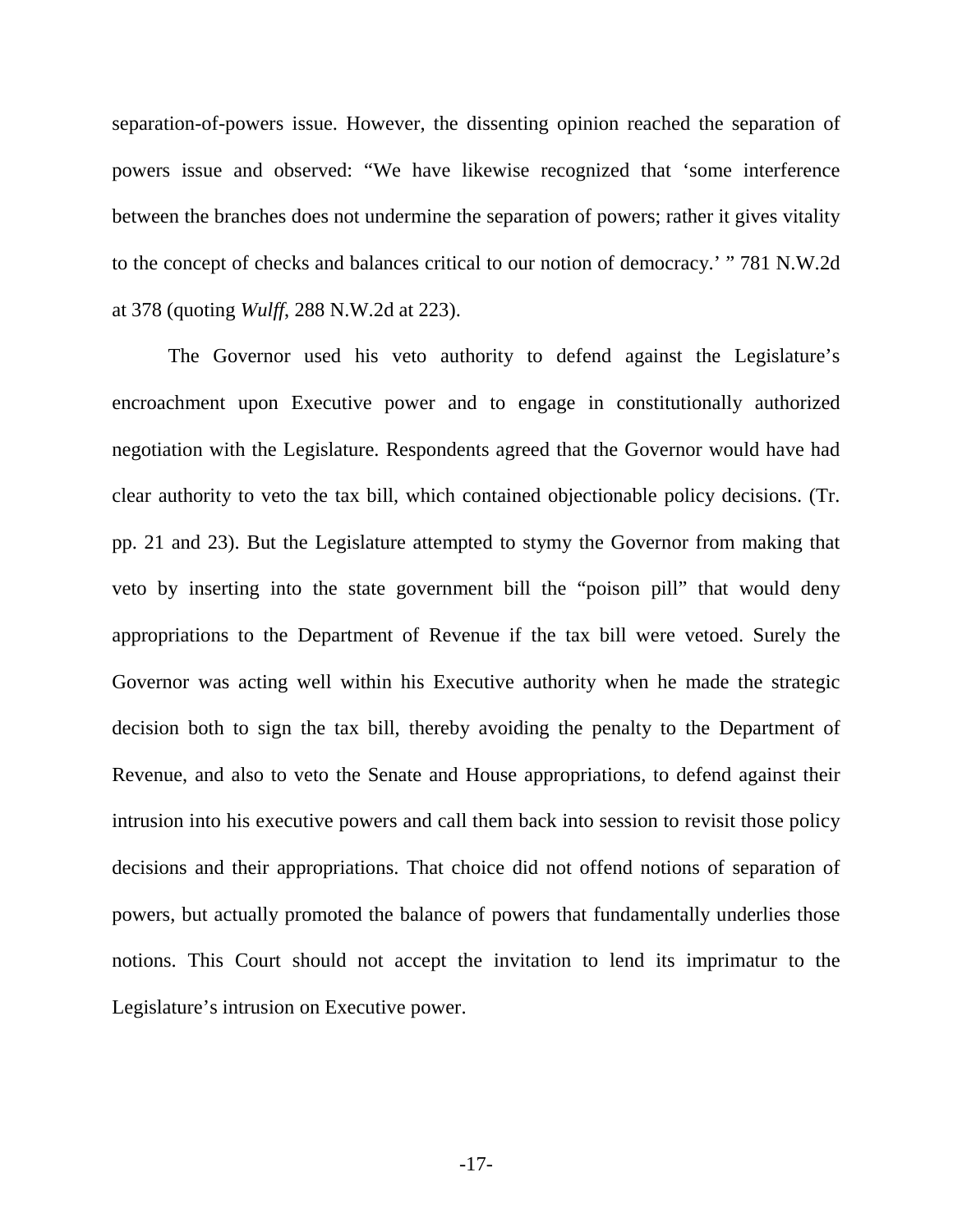#### **B. The Governor's vetoes did not "abolish" the Legislature.**

Contrary to the district court's holding that the Governor's vetoes "effectively abolished the Legislature," (Add. 14-16), the Governor's exercise of his veto power did not and could not do so. The Governor's exercise of his line item veto power did not effectively "abolish" the Legislature because the Legislature had the remedy to seek core function funding while it re-engaged with the Governor on matters of important public policy. When the political process fails to provide sufficient funding for a branch's core functions, a district court may order such critical, core funding to allow the political process to continue to reach a solution.

### 1. This Court's precedent protects each branch of government from abolition by another branch.

The authority of a court to provide core function funding to preserve the existence of a constitutional body was recognized in *Lyon County*. The Court considered the validity of a court order setting a salary for the clerk of the district court. The Legislature had established minimum salaries for clerks of court and provided that the county board set the clerk's salary annually. *Id.* at 173-74, 241 N.W.2d at 782-83. The dispute arose when the Lyon County judges bypassed that procedure but instead set the clerk's salary by order. *Id.* at 175, 241 N.W.2d at 783.The Court considered whether the inherent power of the Judiciary served as a basis for the judges' order.

The Court noted that the Judiciary's inherent power stemmed from the separation of powers in the Minnesota Constitution, and that it included the power to compel the payment of funds for judicial purposes. *Id.* at 177-78, 241 N.W.2d at 784-85. Among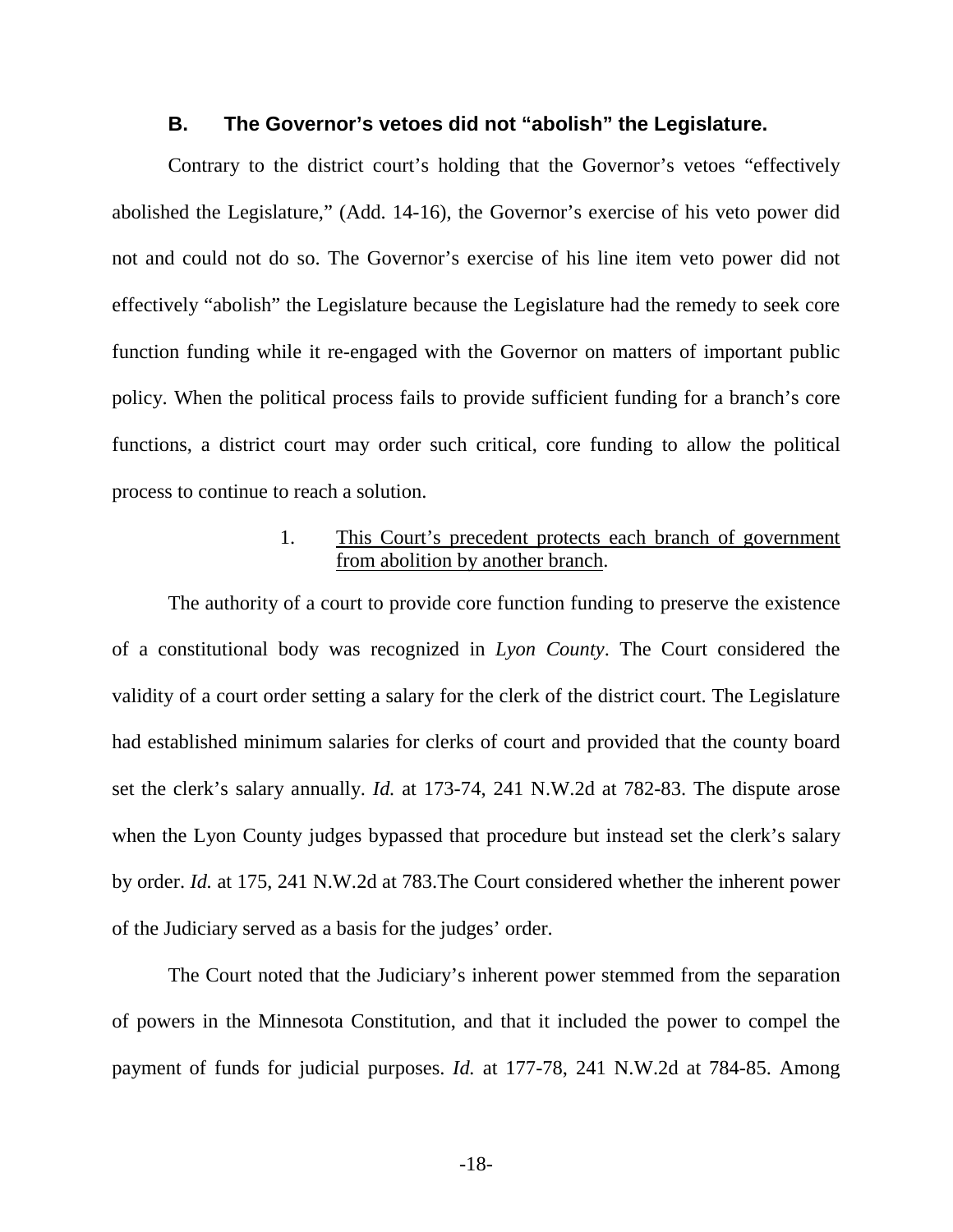other findings, the Court identified four relevant principles that apply equally to maintaining core funding of the Legislature:

(1) Inherent power grows out of "express and implied constitutional provisions mandating a separation of powers and a viable judicial branch of government," and "comprehends all authority necessary to preserve and improve the fundamental judicial function of deciding cases."

(2) Inherent power may not be asserted unless constitutional provisions are followed and the political and legislative process has been exhausted. "Intragovernmental cooperation remains the best means of resolving financial difficulties in the face of scarce societal resources and differences of opinion regarding judicial procedures."

(3) When the political process has failed, a court may assert its inherent power by an independent judicial proceeding brought by "aggrieved parties." The proceeding must include "a full hearing on the merits in an adversary context before an impartial and disinterested district court." The court shall make "findings of fact and conclusions of law" and may grant "appropriate relief."

(4) The test to be applied is whether the relief requested by the court or aggrieved party is "necessary to the performance of the judicial function as contemplated in our state constitution." The test "*is not relative needs or judicial wants, but practical necessity in performing the judicial function.*" It must be applied with "due consideration for equally important executive and legislative functions."

*Id.* at 180-82, 241 N.W.2d at 786 (emphasis added).<sup>9</sup>

## 2. This case mirrors prior government shutdowns.

This case presents the same issues that were addressed in the 2001, 2005 and 2011

government shutdown cases, only with the roles reversed. *See* Findings of Fact,

 $9$  The Court ultimately reversed the Lyon County judges' order on two grounds. First, the Minnesota Constitution specifically provided that the Legislature was to control the setting of the clerk of court's salary, and this express grant acted to limit the district court judges' inherent power to set the clerk's salary. *Id.* at 182, 241 N.W.2d at 787 (citing Minn. Const. art. VI § 4 [now § 13]). Second, the Legislature had established a procedure for the clerk to appeal to the district court if the county's salary was inadequate, a procedure the judges failed to use. *Id.* at 183, 241 N.W.2d at 787.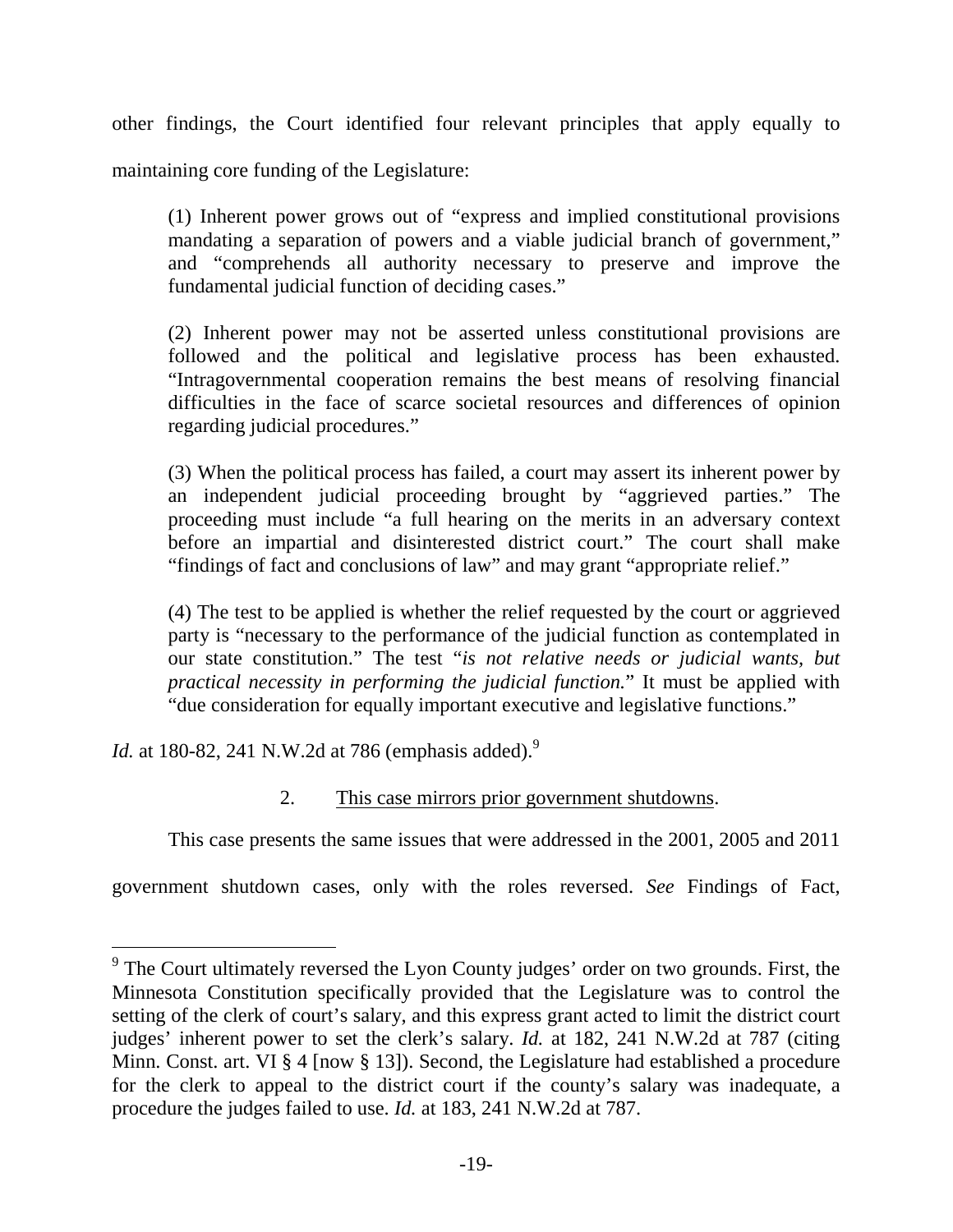Conclusions of Law and Order, *In re Temp. Funding of Core Functions of the Exec. Branch*, No. 62-CV-11-5203, 2011 WL 2556036 (Ramsey Cty. Dist. Ct. filed June 29, 2011) (Gearin, C.J.) (Add. 23-32); Findings of Fact, Conclusions of Law and Order, *In re Temp. Funding of Core Functions of the Exec. Branch*, No. 62-CO-05-6928, 2005 WL 6716704 (Ramsey Cty. Dist. Ct. filed June 23, 2005) (Johnson, C.J.); Findings of Fact, Conclusions of Law and Order, *In re Temp. Core Funding of Core Functions of the Exec. Branch*, No. 62-C9-01-5725 (Ramsey Cty. Dist. Ct. filed June 29, 2001) (Cohen, C.J.); Findings of Fact, Conclusions of Law and Order Granting Motion for Temporary Finding, *In re Temp. Funding of Core Functions of the Judicial Branch of the State of Minnesota* (Ramsey Cty. Dist. Ct. filed June 20, 2001) (Amdahl, J.).<sup>10</sup>

In 2001 and 2005, the Legislature failed to appropriate any funds for the Executive branch (and in 2001, for the Judicial branch). There was no suggestion that the Legislature's failure to do so violated separation of powers. More important, in 2001, 2005 and 2011 there was no suggestion that a court could compel funding at the level of a requested appropriation. $^{11}$ 

Faced with the failure of the political branches to reach an agreement, the judiciary intervened only as necessary to allow the dueling branches to reach a political solution. It

 $10$  None of the orders discusses the core functions of the Legislature at length, but the 2011 order notes that the "Senate and House … must be funded sufficiently to allow them to carry out *critical, core functions* necessary to draft, debate, publish, vote on and enact legislation." (Add. 30, Conclusions of Law ¶ 6).

 $11$  The only difference between those cases and this case, outside of the reversal of roles, is that, unlike the Executive and Judicial branches, which must return unspent appropriations to the general fund, the Legislature may carry unspent amounts into carry forward accounts. As a result, the Senate and House did not run out of funds on July 1.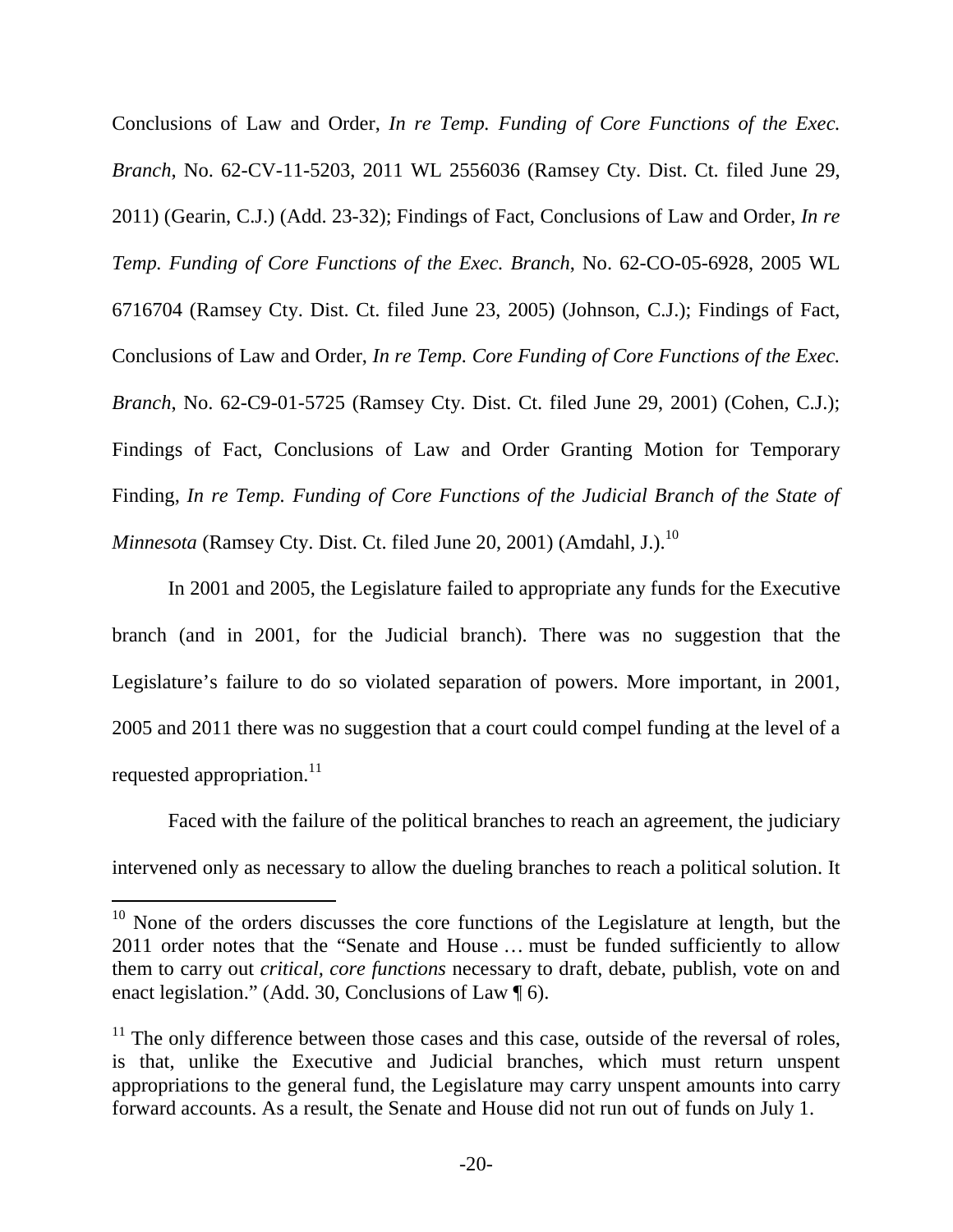ordered that the Executive branch (and in some years the Judicial and Legislative branches as well) must continue performing the *critical, core functions* as distributed to it in the Minnesota Constitution, and that the Commissioner of MMB must fund those *critical, core functions* until a political solution to the non-appropriation could be reached.

The constitutional need for core funding was not based on the prohibitive clause of the separation of powers clause. Instead, the need for and granting of critical, core funding was based on the distributive clause—the grant of power to three branches implies a right to minimum funds necessary to exercise that power. *See Bates*, 96 Minn. at 117, 104 N.W. at 712.

Although the orders in the shutdown cases have never been subject to appellate review, they follow the principles outlined in *Lyon County*. By analogy, the Governor here has a constitutional role to play in the appropriations process. He exercised his line item veto as permitted by the Constitution. *See* Minn. Const. art. IV, § 23. Meanwhile, the Legislature has constitutional functions it is required to perform, which grow out of "express and implied constitutional provisions mandating a separation of powers and a viable [legislative] branch of government." *Lyon County*, 308 Minn. at 180-81, 241 N.W.2d at 786.

The Senate and the House cannot demonstrate that they are entitled to the entire appropriation to perform the critical, core functions of the Legislative branch. Although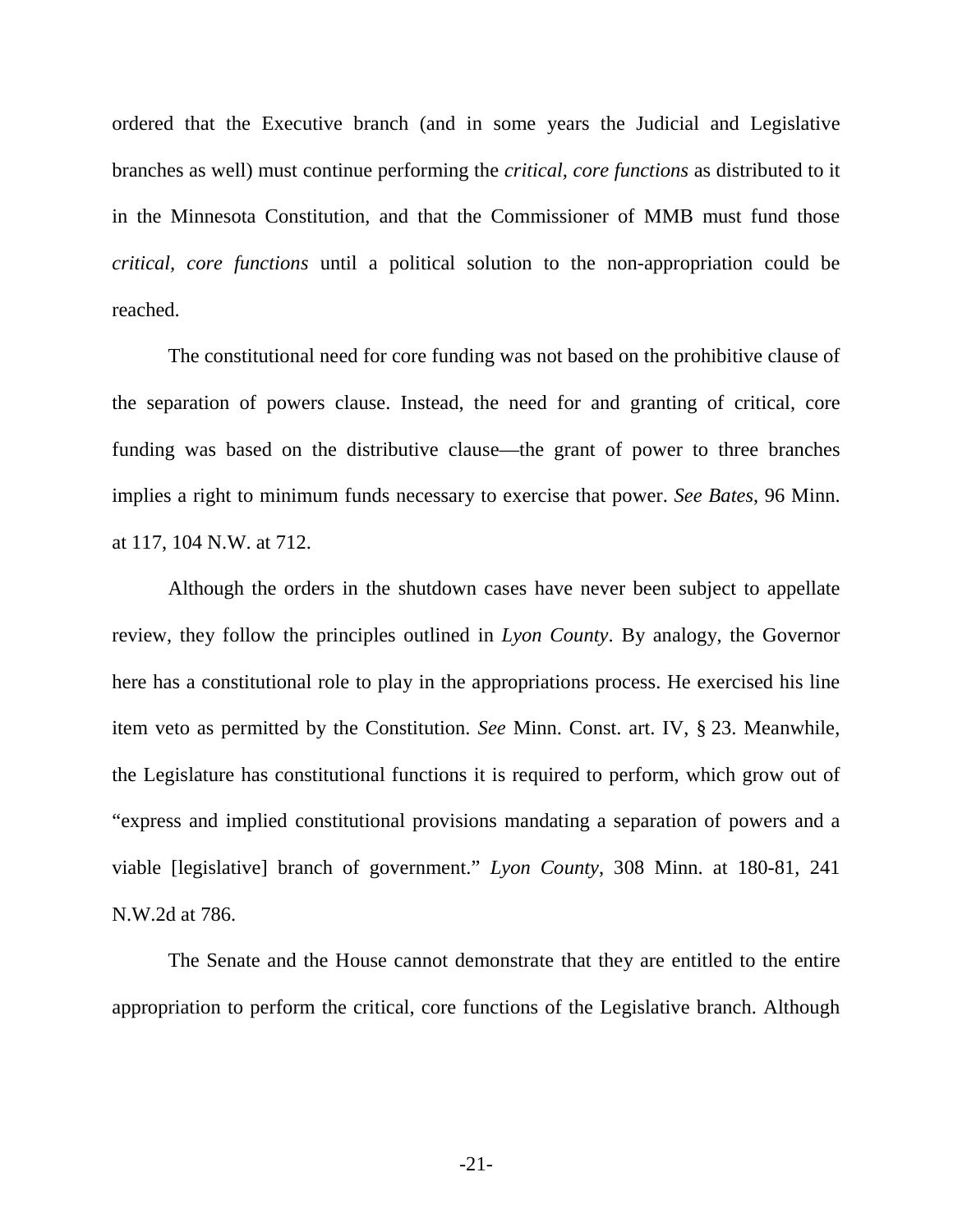the Legislature's budget is (by its own design) opaque,<sup>12</sup> some information that was made public demonstrates that not every penny it spends is in furtherance of its core functions, much less "critical" to those functions. (Add. 49). For example, a Senate budget for the 2016-17 biennium identifies expenditures of \$1,000 for dry cleaning, \$4,000 in membership fees, \$30,000 for water coolers and \$200,000 for out-of-state travel. (*Id.*) In a core function proceeding, the Legislature would of course need to provide detail on its proposed expenditures and demonstrate which are critical.

If the Legislature can establish that the failure of an appropriation has the eventual effect of interfering with the Legislature's ability to perform its critical, core functions, *Lyon County* identifies the remedy, which gives proper respect to both Legislative and Executive powers. It does not include invalidating the Governor's veto or reviving the appropriation, but only allows recovery of the cost of critical, core functions pending a political solution to the policy disputes between the Legislature and the Governor. 308 Minn. at 181, 241 N.W.2d at 786. The test to be applied is "whether the relief requested by the … aggrieved party is necessary to the performance of the [legislative] function as contemplated in our state constitution. *The test is not relative needs or [legislative] wants, but practical necessity in performing the [legislative] function.*" *See id.* (emphasis added $l^{13}$ 

<sup>&</sup>lt;sup>12</sup> The Legislature, for example, has exempted itself from the Minnesota Government Data Practices Act. *See* Minn. Stat. §§ 13.01-13.02.

 $13$  To balance the Judiciary's inherent power with the unreasonable and intrusive assertions of budgetary power by other branches, *Lyon County* did not conclude that the Legislature was required to make an appropriation to the court—thus, it did not create a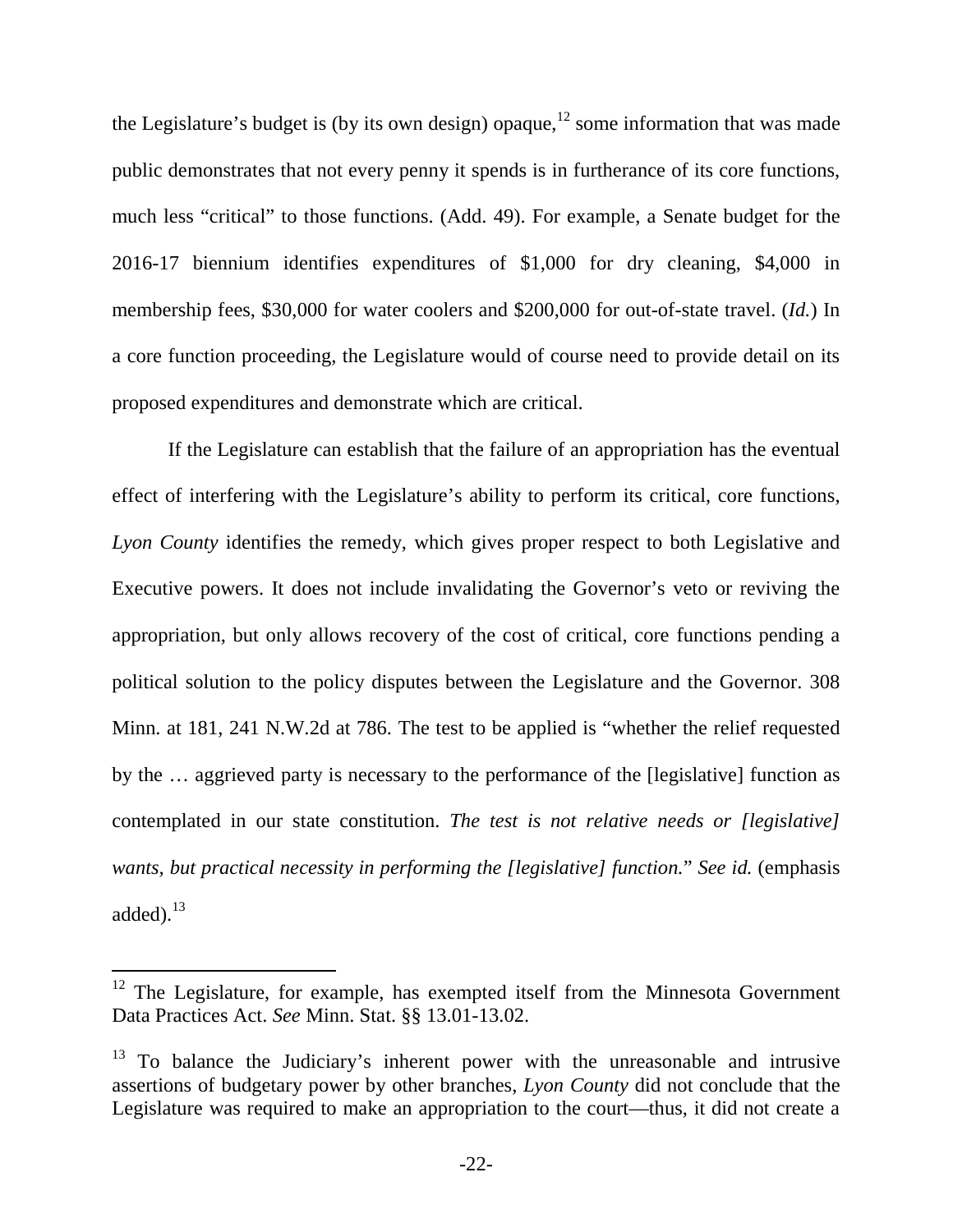## **C. Judicial inquiry into the Governor's motives for a veto is a violation of separation of powers.**

Respondents advocate an unworkable, extra-textual, motive-based test of the exercise of the line item veto. The Senate and the House urge the Court to hold—with no constitutional authority for such a distinction—that for an executive veto to be properly used, the Governor must actually "object to" the appropriation on fiscal grounds.<sup>14</sup> The district court followed this line of reasoning, stating that it cannot consider the "wisdom" of the Governor's decision, but that his motive can be considered "to the extent relevant to determining whether the veto, whatever its rationale, produced an unconstitutional result." (Add. 20). The district court also determined that it would require "a relationship between the purpose of the veto and the vetoed appropriation." (Add. 21).

The district court erred because the motive or intent behind a veto is not legally relevant to a veto's validity. In fact, because judicial inquiry into the Governor's motives for a veto would require it to exercise powers of the Executive, that inquiry itself would

rule that would invade the Legislature's appropriation authority. Instead, the Court determined that the inherent judicial power can be given effect through an independent judicial proceeding to determine necessary funding: "not the relative needs or judicial wants, but practical necessity in performing the judicial function." 308 N.W.2d at 181, 241 N.W.2d at 786.

 $14$  Before the district court, the Senate and the House relied on the prior language of the line item veto provision, which provided that "[i]f any bill presented to the governor contain[s] several items of appropriation of money, he may object to one or more of such items …." (Plaintiffs' Memorandum in Response to Order to Show Cause at 21-22 (citing Laws 1876, ch. 1§ 1)). But a constitutional revision changed "object to" to "veto," meaning, the drafters of the refreshed language intended those phrases to be synonymous. *See* Laws 1974, ch. 409 (noting that any changes to the constitution were intended to be a "reforming of [the constitution's] structure, style and form" and not consequential to the meaning). In that sense, the Governor objected to the appropriations in that he vetoed them. In any event, the district court did not address the Legislature's textual argument.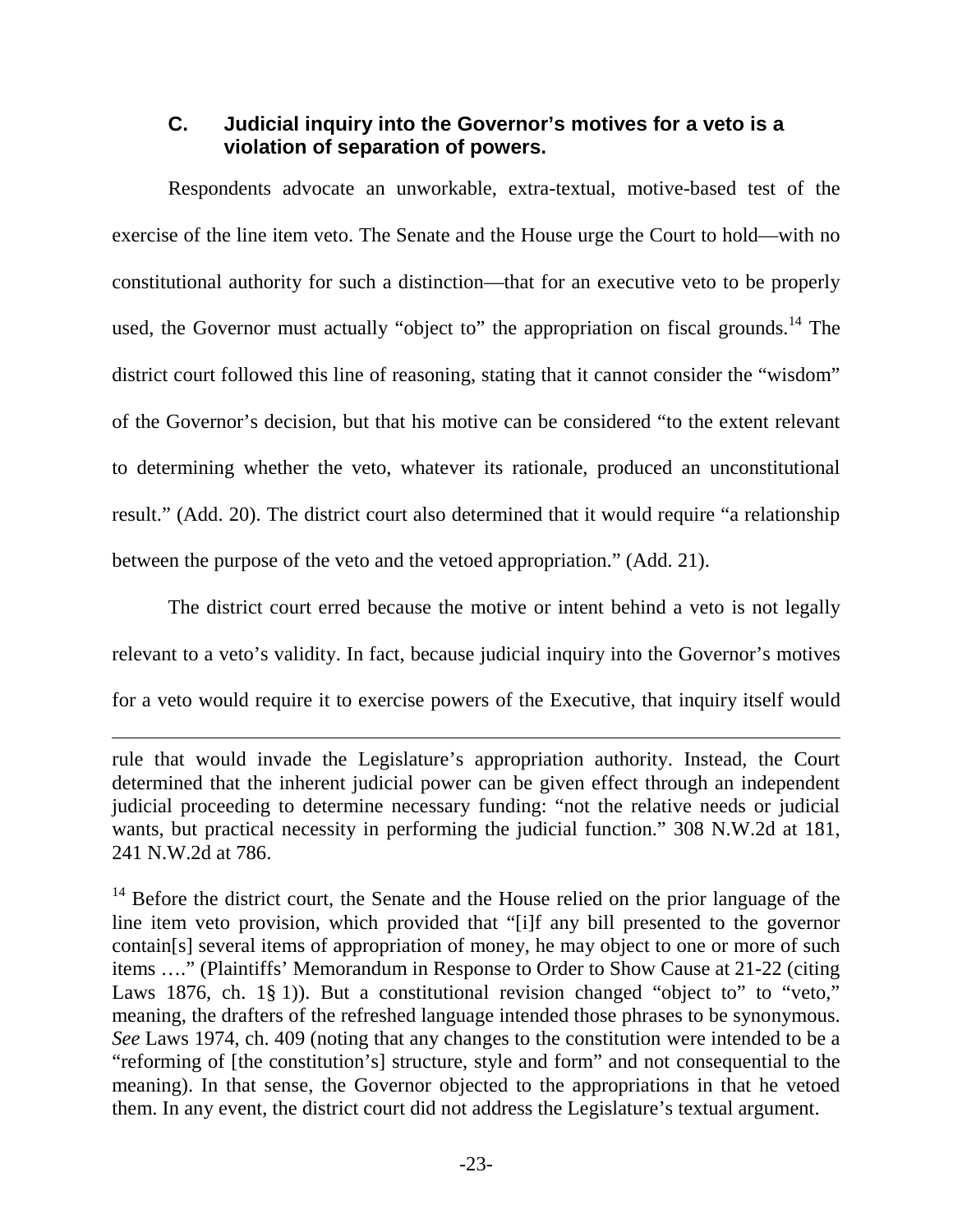violate separation of powers. *See United States v. Nixon*, 418 U.S. 683, 704 (1974) ("[T]he judicial Power of the United States vested in the federal courts … can no more be shared with the Executive Branch than the Chief Executive, for example, can share with the Judiciary the veto power, or the Congress share with the Judiciary the power to override a Presidential veto.") (internal quotation omitted). Legislative override is the answer the Constitution provides for an executive veto based on political motives.

In *Johnson v. Carlson*, this Court considered the constitutionality of the Governor's line item veto that, for reasons not relevant here, had the effect of increasing, not decreasing, government spending. The Court, in considering whether the Governor vetoed an "appropriation," discussed the historical context of the line item veto, which "was put in state constitutions to counteract legislative 'pork-barreling,' the practice of adding extra items to an appropriation bill which the governor could not veto without vetoing the entire appropriation bill." 507 N.W.2d at 235 (internal quotation omitted). The Court noted, however, that its inquiry need not focus on whether the Governor actually intended to reduce overall spending. *Id.* at 234. Instead, "[t]he state constitution, recognizing the governor's oversight responsibilities for the state's budget, provides a gubernatorial line item veto to enable the state's chief executive officer to engage in costcontainment, subject, of course, to the possibility of the veto being overturned. … *It is not for this court to judge the wisdom of a veto, or the motives behind it, so long as the veto meets the constitutional test.*" *Id.* at 235 (emphasis added).

Finding that the vetoed item was indeed an item of appropriation, the Court upheld the Governor's use of the veto, even though the effect of the veto was unconnected with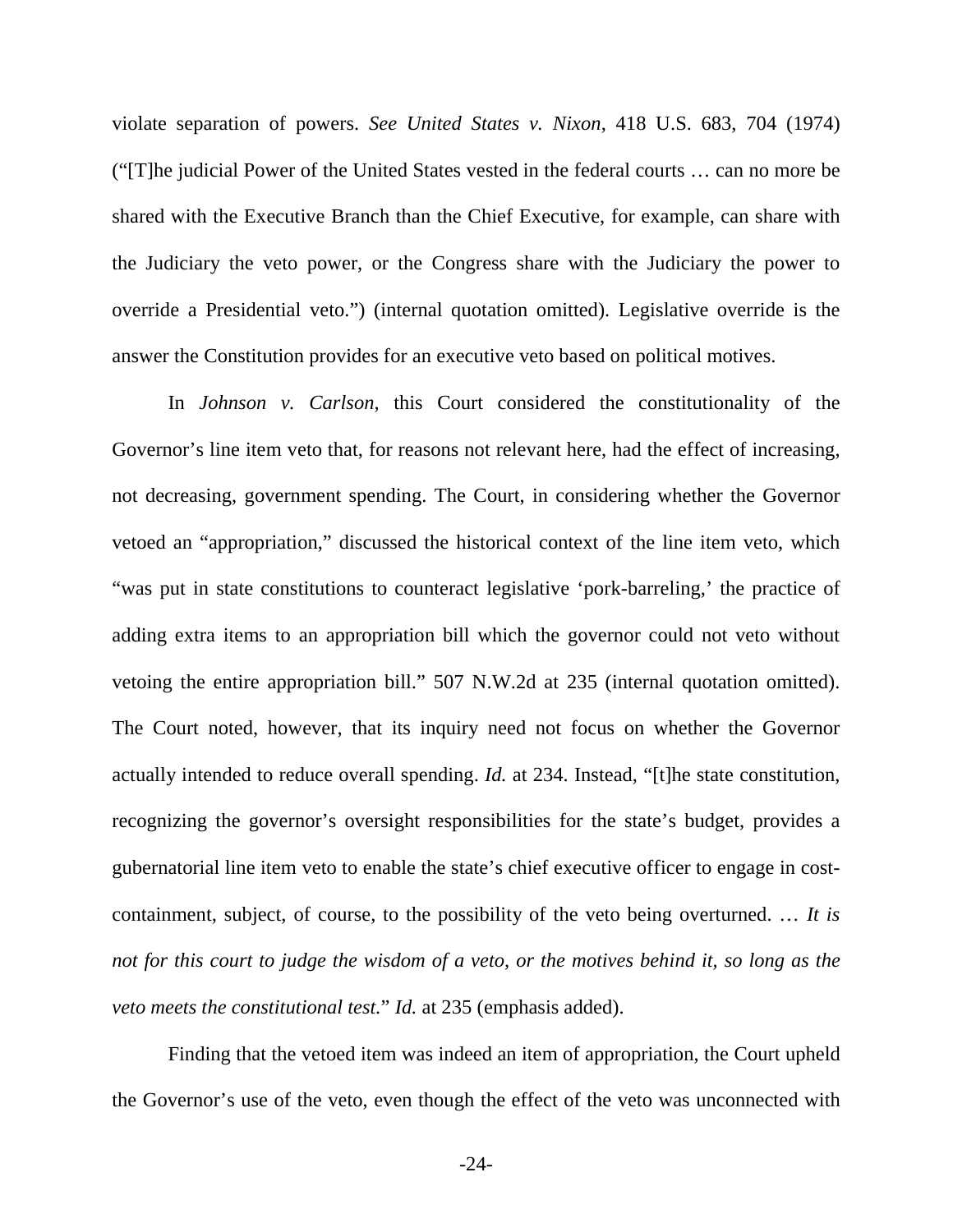reducing state spending. *Id.* at 234. In fact, the Court sustained the governor's line item veto even though he clearly intended to use it to achieve policy objectives he could not achieve otherwise. *Id.* at 234 (rejecting plaintiffs' contention that the governor could not use a line item veto to modify legislative strategy when it was clear the governor vetoed a "self-contained appropriation of a distinct sum for a specific purpose.").

Appellate courts in other states similarly refuse to consider a governor's motives in exercising a line item veto, as long as the text of the constitution permits the veto. The Supreme Judicial Court of Massachusetts has noted that it has "never inquired into a Governor's motives in the use of the line item veto power." *See Barnes v. Sec'y of Admin.*, 411 Mass. 822, 828, 586 N.E.2d 958, 961 (1992). There, the governor used his line item veto power to eliminate some funding for an Emergency Assistance (EA) program the legislature had established. *Id.* at 823-24, 586 N.E.2d at 958-59. The parties challenging the line item veto asserted that the governor "attempted to accomplish through 'defunding' what he could not accomplish through the legislative process—the elimination of certain benefits provided as part of the EA program." *Id*. at 827, 586 N.E.2d at 961. The court rejected this contention: "[T]he language of the constitutional amendment clearly authorizes the Governor's reduction; his action was wholly lawful, and our inquiry ends there." *Id.*at 828, 586 N.E.2d at 961; *see also Ex Parte Perry*, 483 S.W.3d 884, 900-901 (Tex. Crim. App. 2016) (finding that even a governor's criminal motivation did not invalidate a veto, and stating that "[o]ther state courts of last resort have held that the Governor's veto power is absolute if it is exercised in compliance with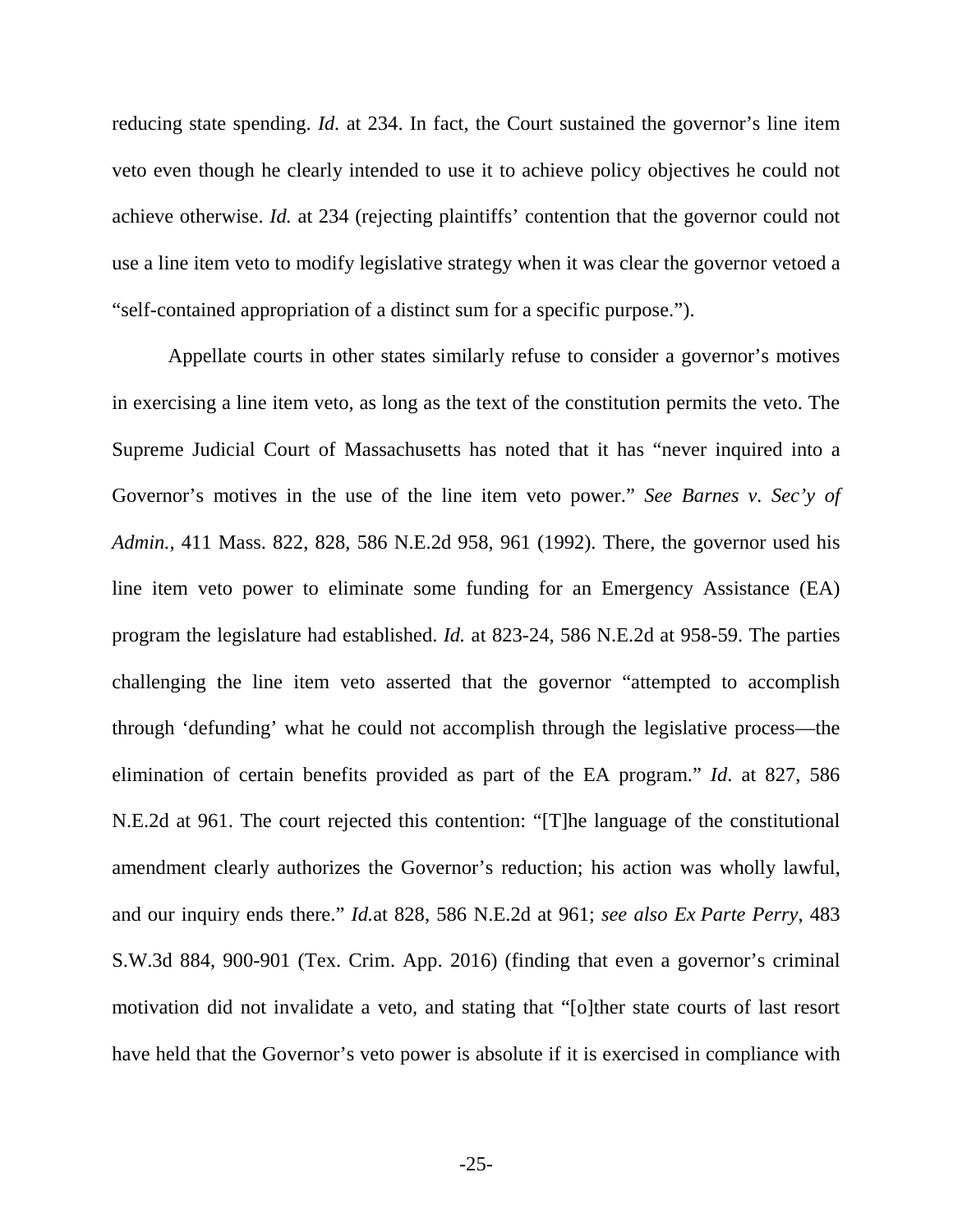the state constitution and that courts may not examine the motives behind a veto or second-guess the validity of a veto.").

In *O'Hara v. Kovens*, the Court of Special Appeals in Maryland wrote that the veto power is essentially a legislative power, and that "[w]henever motives for legislative acts have been drawn into question, courts have invariably refused to authorize judicial inquiry into the motives for enactment or rejection of the legislation." 92 Md. App. 9, 23, 606 A.2d 286, 293 (Ct. Spec. App. 1992) (citing *Fletcher v. Peck*, 6 Cranch 87, 3 L. Ed.  $162$  (1810)).<sup>15</sup> The court also noted that "no precedent suggests that the motives of a governor for vetoing legislation require more scrutiny or are less entitled to separation of powers protection than the motives of legislators in enacting legislation." *Id*. at 25, 606 A.2d at 293.

The Senate and the House argued below that the Governor's intent is relevant, and that the Governor can only veto items of appropriation that he fiscally "objects to." The district court modified this position in its order, suggesting several different, inconsistent

<sup>&</sup>lt;sup>15</sup> In *Fletcher*, Chief Justice Marshall explained that inquiry into legislative motives was not for the courts:

It would be indecent, in the extreme, upon a private contract, between two individuals, to enter into an inquiry respecting the corruption of the sovereign power of a state. If the title be plainly deduced from a legislative act, which the legislature might constitutionally pass, if the act be clothed with all the requisite forms of a law, a court, sitting as a court of law, cannot sustain a suit brought by one individual against another founded on the allegation that the act is a nullity, in consequence of the impure motives which influenced certain members of the legislature which passed the law.

<sup>6</sup> Cranch at 131. Chief Justice Marshall's rationale in *Fletcher* applies equally here. The Governor's vetoes were part of the legislative process.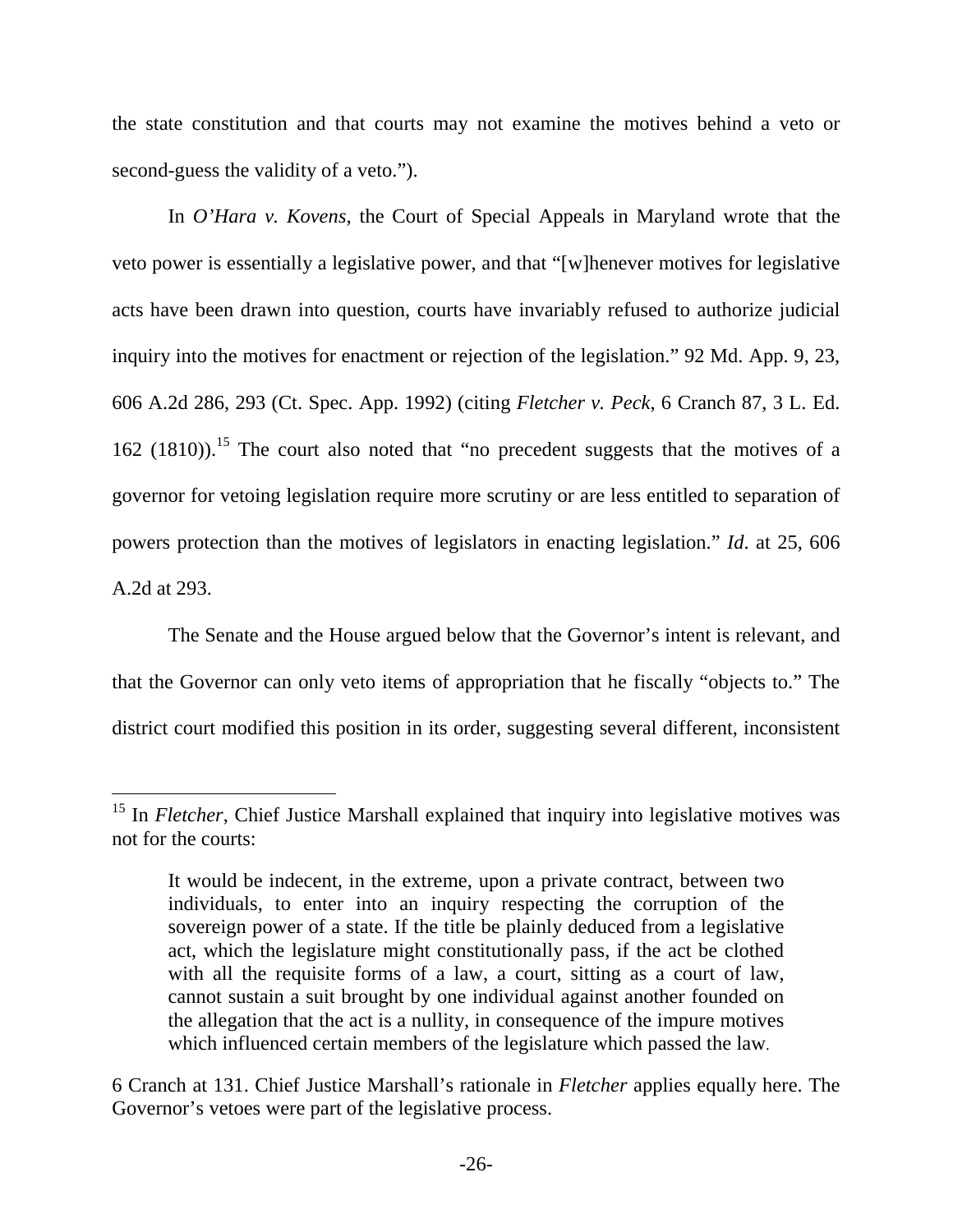tests that are unworkable in practice and unsupported by any applicable law. First, without citing constitutional text or judicial precedent, the district court suggested that the line item veto cannot be used "as a tool to secure the repeal or modification of policy legislation unrelated to the vetoed appropriation," and that there must be a "relationship between the purpose of the veto and the vetoed appropriation." (Add. 16, 22). Next, the district court suggested that the Governor could use the line item veto to remove all of the Legislature's funding, but he must "actually object to the manner in which the Legislature funded itself." (Add. 21). Finally, the district court held that the Governor *can* coerce policy legislation with the use of a line item veto "so long as vetoing the appropriation does not nullify or eliminate a branch of government or a constitutional office." (*Id.*)

It is unclear how courts could perform these different analyses in any consistent, workable manner. Furthermore, there is no constitutional support for any of them.

The district court's test would also put courts in the awkward position of investigating what the Governor's motivations actually were. In disputed cases, the district court's approach contemplates a trial for a fact-finder—to determine a Governor's motive in issuing a veto. The Legislature might find it politically attractive to examine a Governor, or his subordinates, under oath in litigation, whereas the Constitution does not require that the Governor explain his reasons for a veto. He is only required to notify the Legislature which items he vetoed. *See* Minn. Const. art. IV, § 23 (requiring the governor only to provide a "statement of the items he vetoes").

Through the lens of *Johnson v. Carlson*, Governor Dayton's line item vetoes were legitimate and politically proper. In response to legislative imposition—through the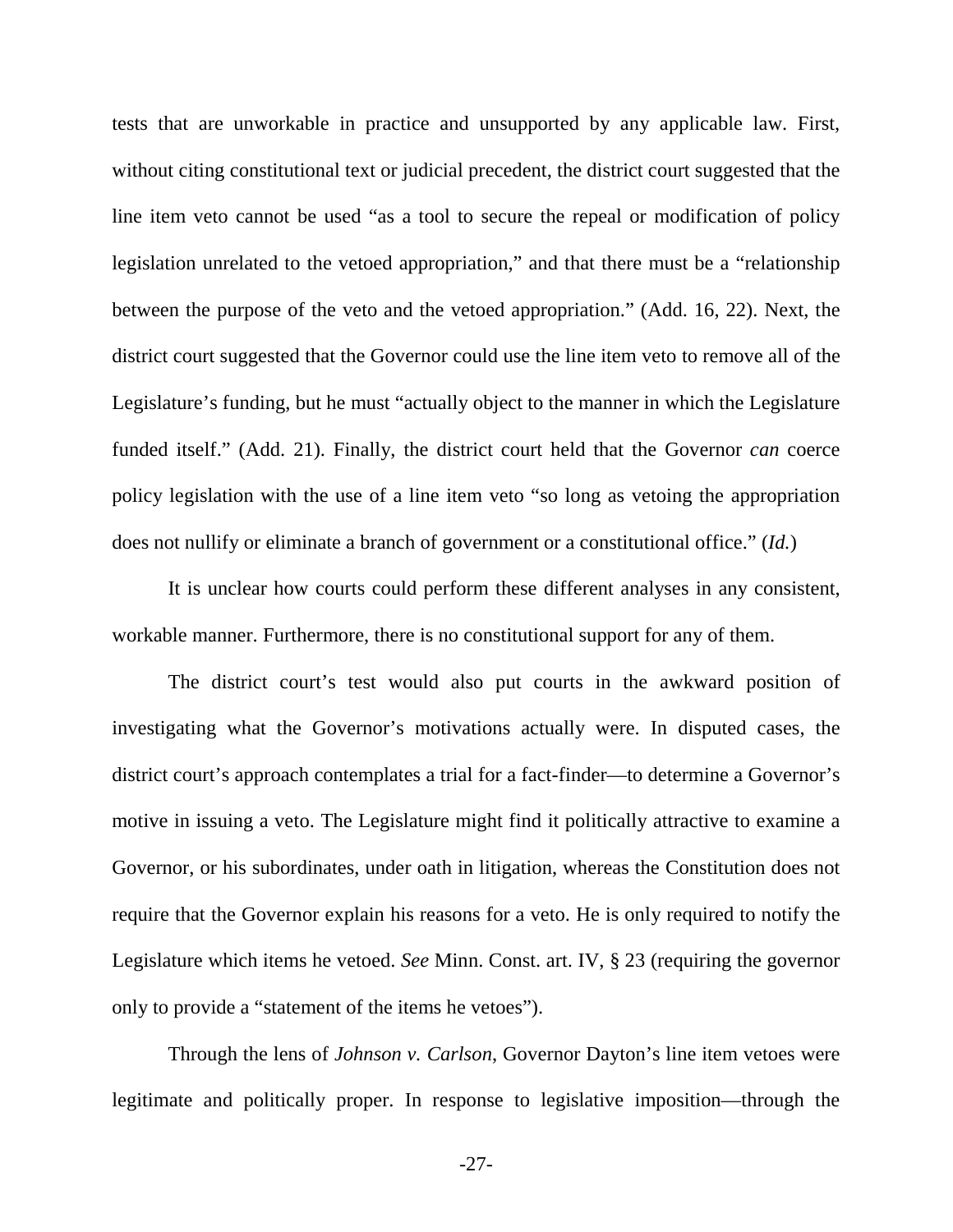"poison pill" that coerced him into signing the tax bill—Governor Dayton used the only other tool available to him to discourage the Legislature's use of such a conditional appropriation and to encourage the Legislature to revisit key public policy issues. As the State's chief executive, he believed these issues were crucial to the financial health, public safety and well-being of the citizens of Minnesota. The Governor has express constitutional permission to negotiate with the Legislature as it considers legislation, whether new proposals or changes to existing law. *Cf. Brayton*, 781 N.W.2d at 365 (Governor can call a special session).

The district court held that Governor Dayton's motives could be considered in determining whether the "end result of the act accomplished some purpose proscribed by the constitution," citing *Starkweather v. Blair*, 245 Minn. 371, 379-80, 71 N.W.2d 869, 876 (1955). (Add. 19).<sup>16</sup> But the district court's analysis of *Starkweather* does not go far enough. There, the Court considered whether a legislative act that stated "no part [of the appropriation] shall be used to pay the salary of an Assistant Director of the Division of Game and Fish" was an unconstitutional bill of attainder when the only person to have ever held that job was a man who had run afoul of some legislators when testifying at the State Capitol. *Id.* The Court made clear that it would not consider the Legislature's motives in passing the bill:

As long as the legislature does not transcend the limitations placed upon it by the constitution, its motives in passing legislation are not the subject of

<sup>&</sup>lt;sup>16</sup> The district court also justifies, without textual support in the Constitution or its jurisprudence, its reliance on the Governor's motives by analogy to the Rules of Evidence, noting "consideration of the reason for a veto should go to the weight given the motivation, not its admissibility." (Add. 20).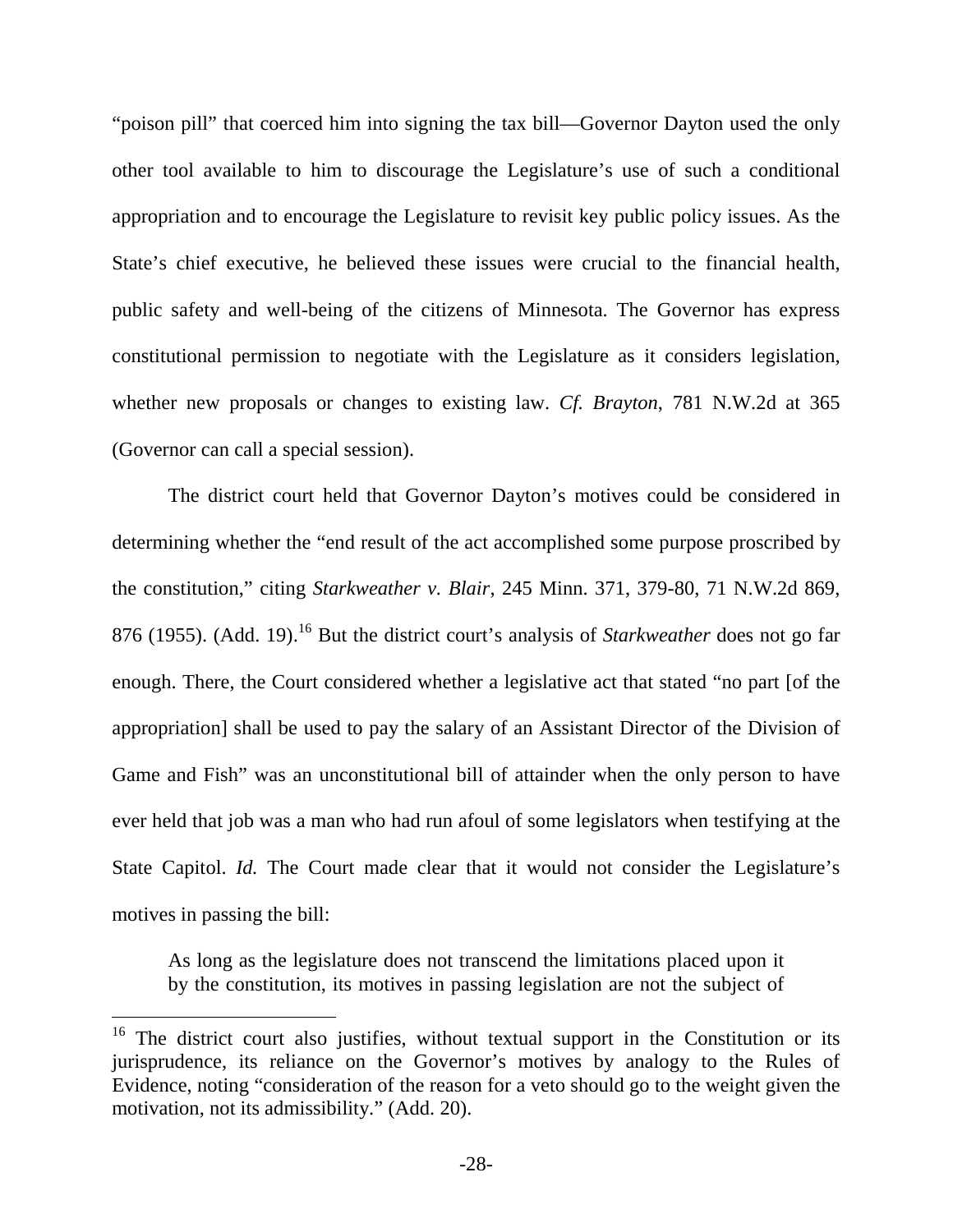proper judicial inquiry. That does not mean that the legislature may use a constitutional power to accomplish an unconstitutional result, but, before it can be held that the latter has been done, it must appear that the end result of the act accomplished some purpose proscribed by the constitution.

*Id.* at 380, 71 N.W.2d at 876. In fact, the Court pointed out the difficulty of inquiring into legislative motives: "Laws would rest on an insecure foundation if courts were to seek to determine motives of individual members of the legislature in passing laws by resort to extraneous evidence which was not part of the journal entry." *Id*., 71 N.W.2d at 876.

By reading into the line item veto a requirement that it can be exercised only for the "right reasons," and reserving to the district court the responsibility to ascertain the Governor's motive and whether the motive is proper, the district court impermissibly inserted itself into a political question regarding what is the proper reason for which a governor may exercise his line item veto power.

## **D. Under the political question doctrine, the right to veto items of appropriation is the Governor's, and there are no judicially manageable standards for limiting that right.**

In *Baker v. Carr*, the United States Supreme Court confirmed that a set of "political questions" exist that are nonjusticiable or inappropriate for judicial resolution. 369 U.S. 186 (1962). The political question doctrine is a prudential mechanism protecting the separation of powers. *Id*. at 210. The political question doctrine comes into play when a court is asked to make a decision that the Constitution has committed to another branch of government, and when a court is asked to decide whether another branch's action exceeds the authority committed to it. *Id*. at 211.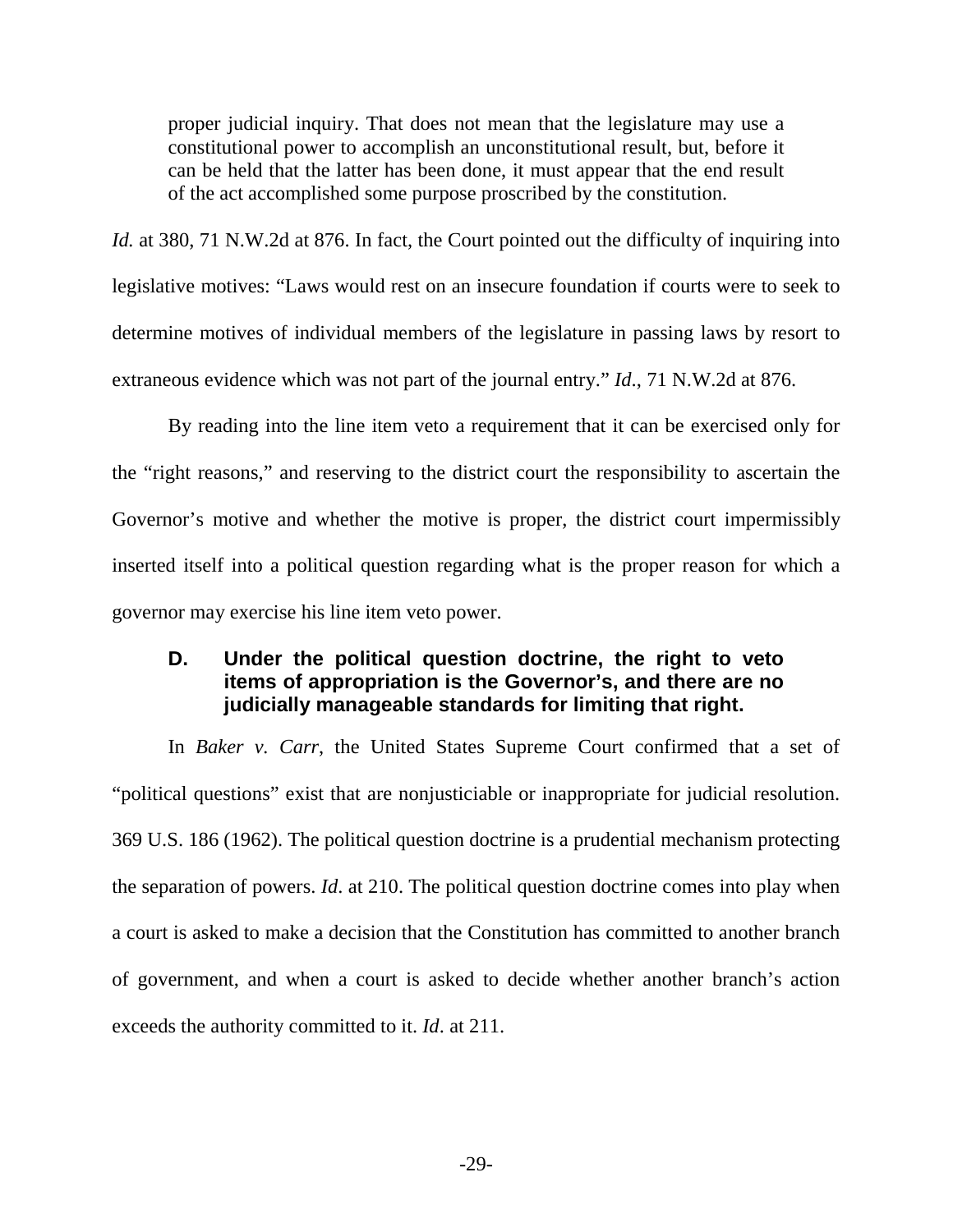Nonjusticiable, political questions are identified by one or more of the following factors: (1) "a textually demonstrable constitutional commitment of the issue to a coordinate political department"; (2) "a lack of judicially discoverable and manageable standards for resolving it"; (3) "the impossibility of deciding without an initial policy determination of a kind meant for nonjudicial discretion"; (4) "the impossibility of a court's undertaking independent resolution without expressing lack of the respect due coordinate branches of government"; or (5) the potential of "embarrassment" from differing "pronouncements by various departments on one question." *Id.* at 217.

Each of these factors show the nonjusticiability of the Legislature's effort to undo the line-time vetoes via court order. (Compl. ¶¶ 39, 46). First, the right to veto items of appropriation is textually committed to the Governor in Minn. Const. art. VI, § 23. Second, there are no judicially manageable standards for qualifying that right. Indeed, when the Legislature invites the Judiciary to probe the subjective intent of Governor Dayton, it thereby seeks the Judiciary's interference with the Executive branch.

The Legislature wants the Judiciary to take its side in a political controversy between the two political branches. If the Judiciary enters the fray, a court must make an initial policy determination of the proper appropriation for the Senate and the House. The Senate and the House argue their proposed appropriations are best. Yet that very question is left to the enactment process that, under the Constitution, requires actions by both the Legislature and the Governor. For a court to choose either side would both disrespect the losing side and require a policy judgment that does not belong to the Judiciary. Judicial restraint in this political dispute counsels otherwise.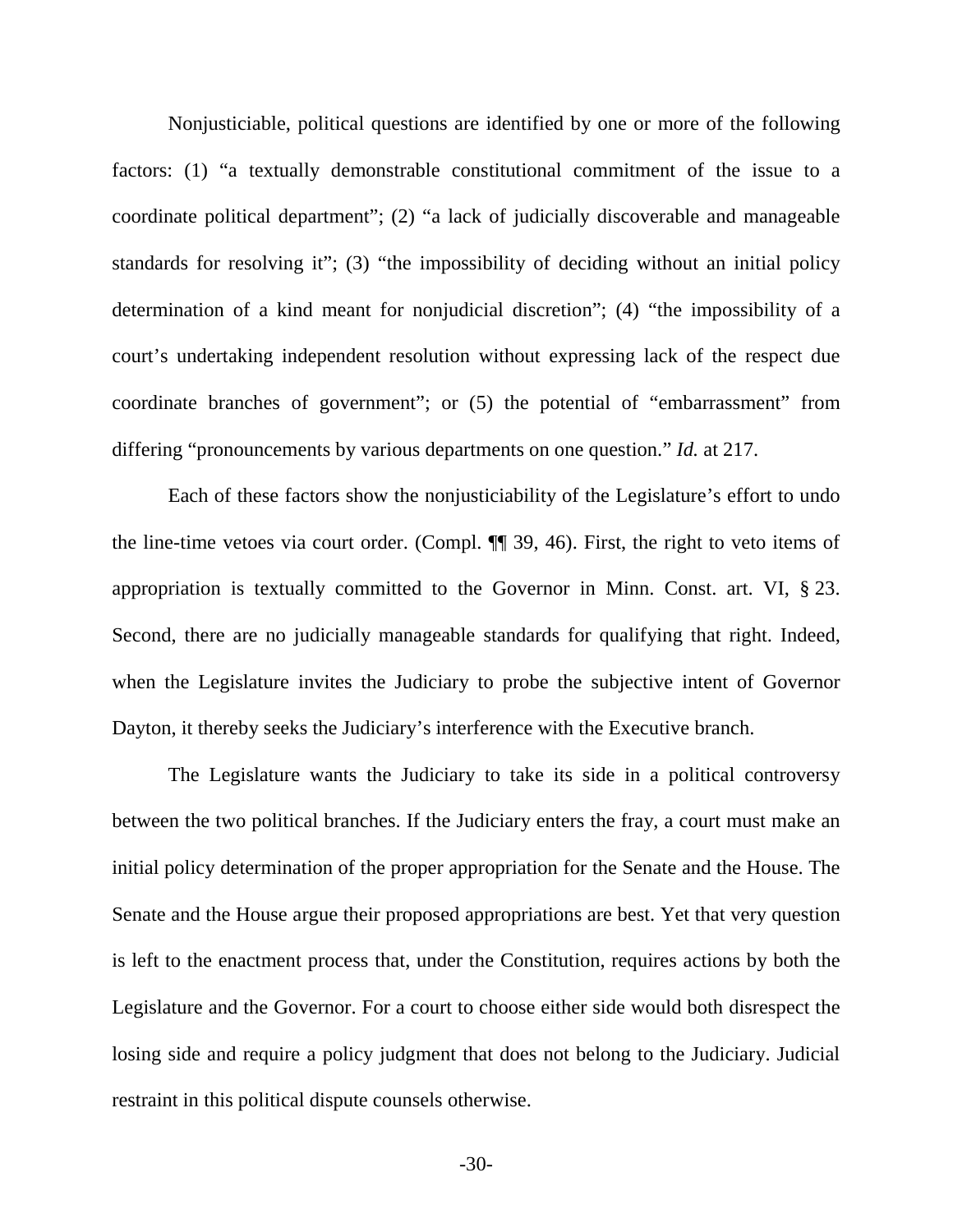### **E. The district court misinterprets the relationship between the separation of powers clause and the line item veto.**

The position of the Senate and the House demonstrates a fundamental misunderstanding of the relationship between the separation of powers clause and the line item veto. Before the district court, the Senate and the House argued that the Governor's "limited line-item veto authority" is constrained by the separation of powers clause. The district court also implies that the separation of powers clause "imposes a 'constitutional test' of its own" on the veto authority of the Governor. (Add. 12). To the contrary, the Governor's exercise of his veto authority is an exception to the separation of powers principle. *See Bates*, 96 Minn. at 117, 104 N.W. at 712 (referring to the "exception clause" of the separation of powers principle). The Constitution clearly establishes the line item veto authority to permit the Governor to fortify the checks and balances underlying Minnesota's government. *See* Minn. Const. art. IV, § 23.

The district court misapplied both *Lyon County* and *Mattson v. Kiedrowski*, 391 N.W.2d 777 (Minn. 1986). The district court applied *Lyon County* to note that "the Legislature's only forum to seek its 'self-preservation' is by invoking the Separation of Powers clause in court." (Add. 13). In these statements, the district court ignored the remedy specified by *Lyon County*: that the Legislature can seek what it needs to perform its critical, core functions from a district court. 308 Minn. at 176-77, 241 N.W.2d at 784. The test to be applied is "whether the relief requested by the … aggrieved party is necessary to the performance of the [legislative] function as contemplated in our state constitution. *The test is not relative needs or [legislative] wants, but practical necessity* 

-31-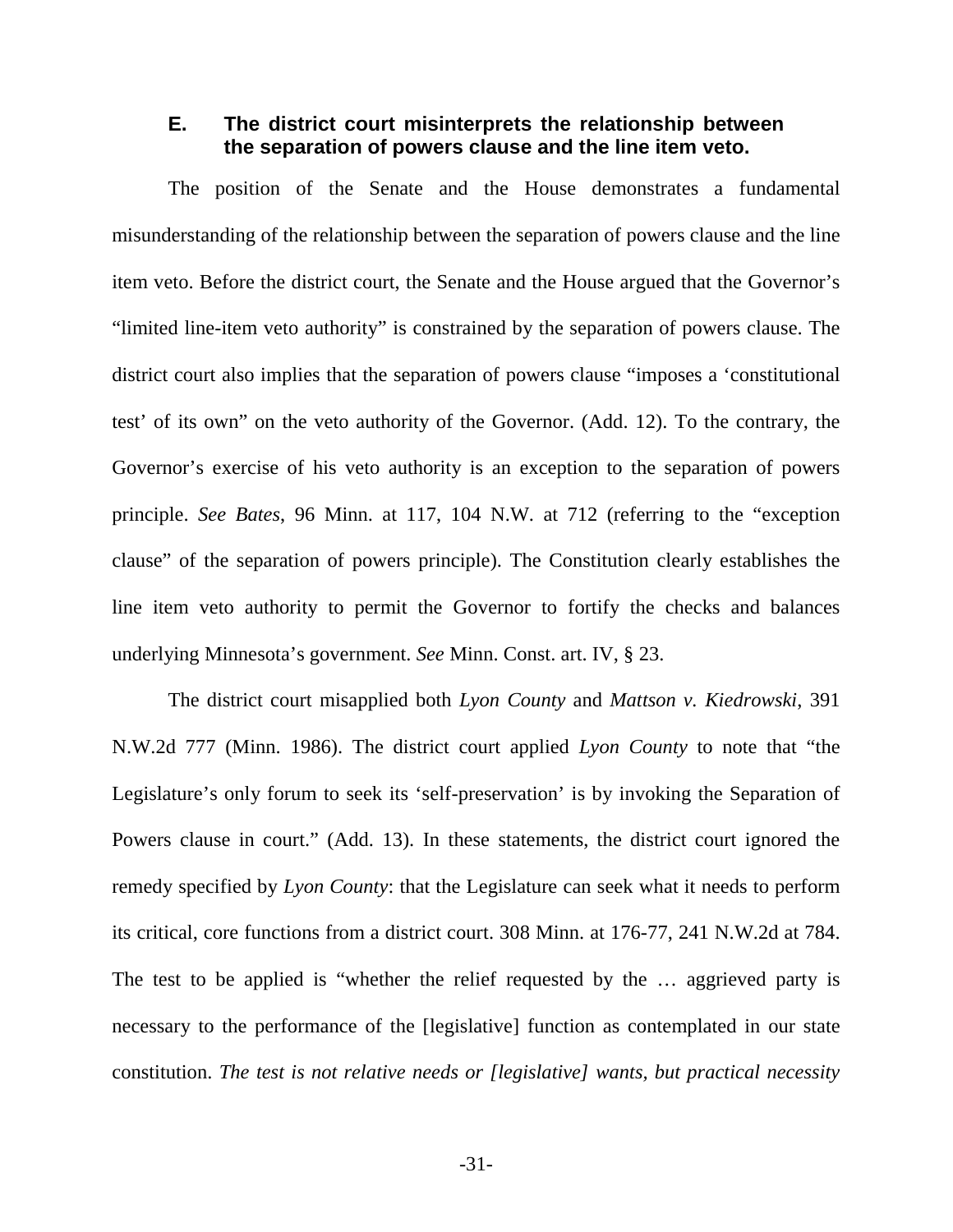*in performing the [legislative] function.*" *See id.* at 181-82, 241 N.W.2d at 786 (emphasis added). That reasoning directly contravenes the district court's holding that the Legislature is constitutionally entitled to its entire desired appropriation.

The district court then cited *Mattson* for the inapposite proposition that "[b]y statutorily abolishing all of the independent core functions of a state executive office, the legislature, in effect, abolishes that office, and the will of the drafters … is thereby thwarted." (Order at 14). But *Mattson* is about functions, not funding.<sup>17</sup> *Mattson* arose when the Legislature stripped the state treasurer position of all of its responsibilities, not because the funding for those responsibilities was stripped. Here, Governor Dayton's line item vetoes did not strip the Legislature of its critical, core functions under the Constitution. Reading *Mattson* in light of *Lyon County*, it is clear that because the Legislature is entitled to funding for its critical, core functions, the Governor is incapable of removing all of the Legislature's core functions simply by vetoing appropriations.

The district court also incorrectly took issue with the suggestion that it provide "emergency funding" to the Legislature while the political branches negotiate their differences. There is no justiciable basis for distinguishing between the Ramsey County District Court's provision of emergency funding for the Executive or Judicial branches and emergency funding for the Legislative branch. The district court incorrectly determined that the Governor's view requires "institutionalization of an extra-

<sup>17</sup> *See Otto v. Wright County*, No. A16-1634, 2017 WL 2333030, at \*6 (Minn. Ct. App. 2017) ("[T]he *Mattson* court referred to the funding decrease in a footnote; the court's constitutional analysis focused exclusively on the fact that the challenged statute removed all of the state treasurer's core functions.")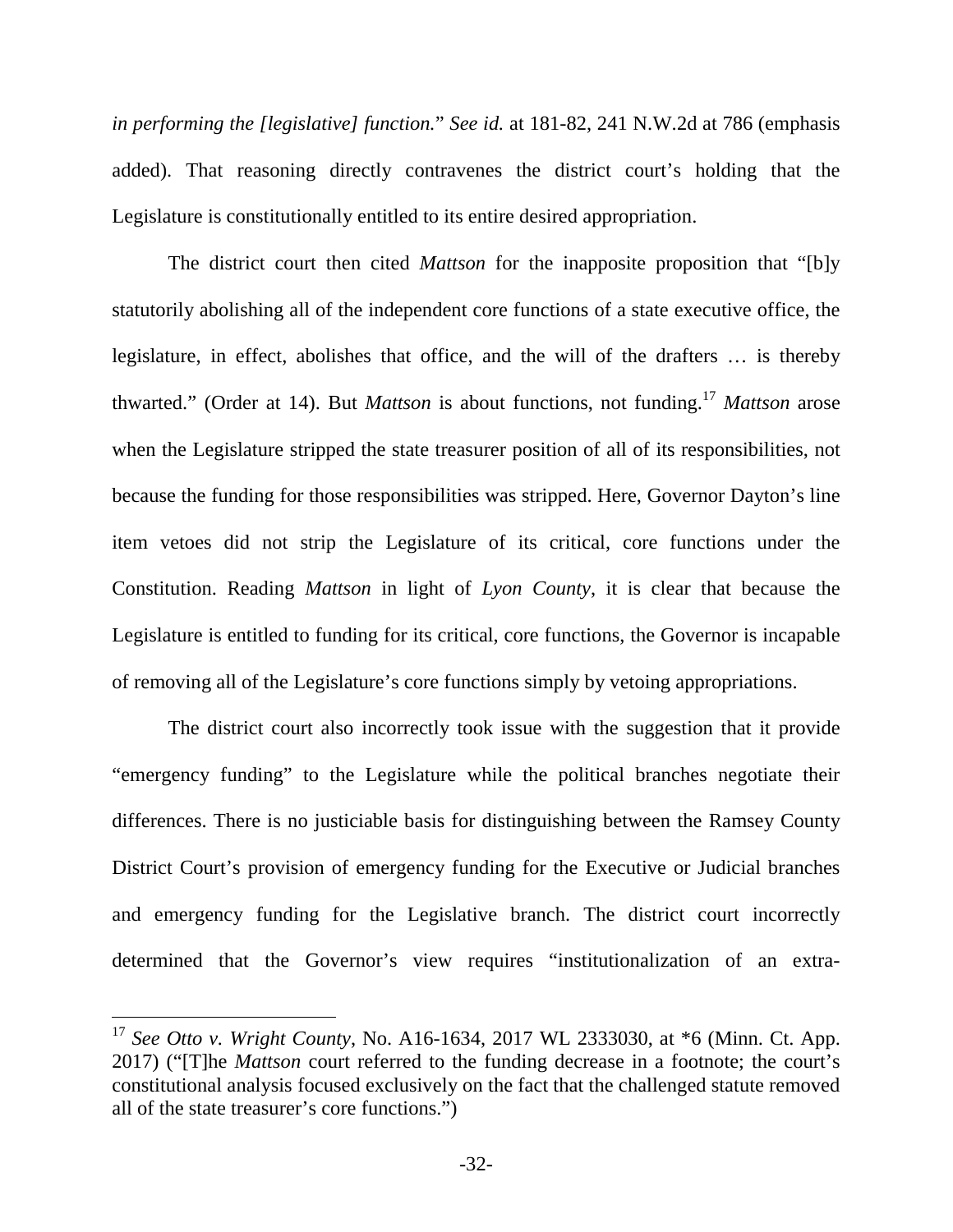constitutional process whereby the Judicial branch becomes a temporary legislature" and that "the use of emergency funding from the Judicial Branch has heretofore been limited to funding only the government's existing core functions to temporarily protect the rights of the citizenry." (Add. 17). Surely, however, the emergency funding process can be used to protect the right of the citizenry to keep the Legislative branch performing its critical, core functions during political disputes with the Governor: emergency funding safeguards citizens' constitutional right to petition their government for a redress of grievances. *See*  Minn. Const. art. I § 8. Indeed, the 2011 Shutdown Order used a core function analysis to provide emergency funding for the Legislature.

Although it might be difficult for a court to "pars[e] through legislative functions to determine which constitute a 'core' operation," it is no more "subjective" or "hypothetical" than doing so for the Executive or Judicial Branches. Indeed, the former is easier because the legislative budget is so much smaller. The only real difference is that the Legislature is not as transparent in identifying its operating expenditures. But that does not make a court's function more difficult or distasteful if the Legislature, which seeks funding, can explain and itemize its expenditures.<sup>18</sup> That a task that is constitutionally required may be difficult has never provided an exception to the

<sup>&</sup>lt;sup>18</sup> The district court's assertion that it cannot perform the core functions analysis for the Legislative Branch is also at odds with its holding that governors can issue a line item veto of the Legislature's appropriation "if they actually object to the manner in which the Legislature funded itself." (Add. 21). It is unclear how the Legislature would continue to operate in such a scenario if the court could not provide emergency funding to it while the political branches worked out a solution.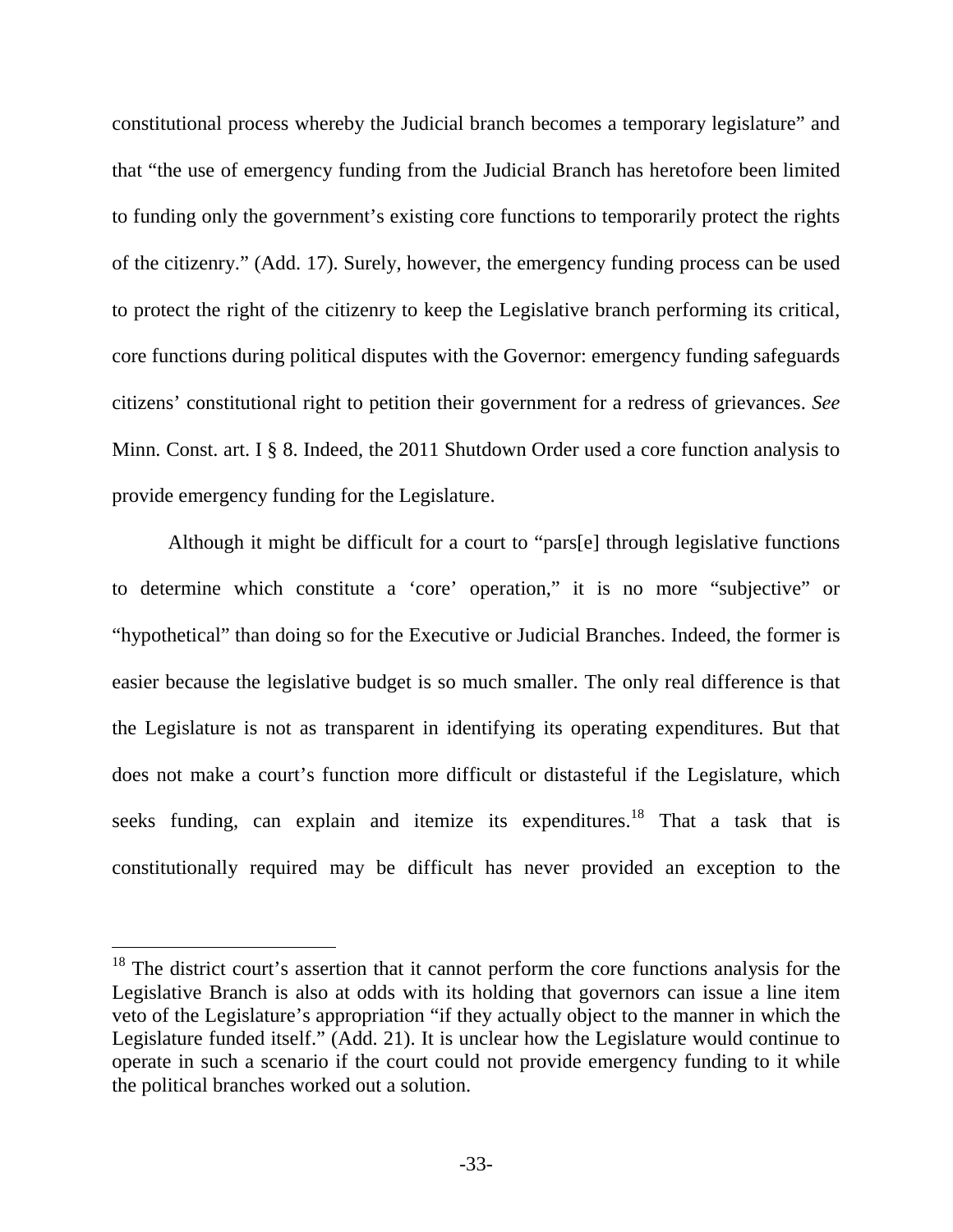requirement. In this way, the court gives due respect to both the legislative and executive functions.

#### **CONCLUSION**

The district court attempted to create a rule for the "limited and unique" circumstances of this case. Its ruling, however, has far-reaching consequences that would substantially weaken the executive power vis-à-vis the legislature, thwarting the constitutional balance created by the Governor's veto power. By delving into the Governor's motive, the district court impermissibly read requirements and limitations into the veto authority that are not present in the plain language of the Constitution. Indeed, the district court created a new constitutional test for exercise of the line item veto power that does not arise from the text of the Constitution, and fails to respect the constitutional power of the Governor. The district court's order should be reversed, and the case remanded with instructions to dismiss Count I of the Complaint with prejudice and to consider Counts II and III to the extent they request emergency funding for the critical, core functions of the Senate and the House.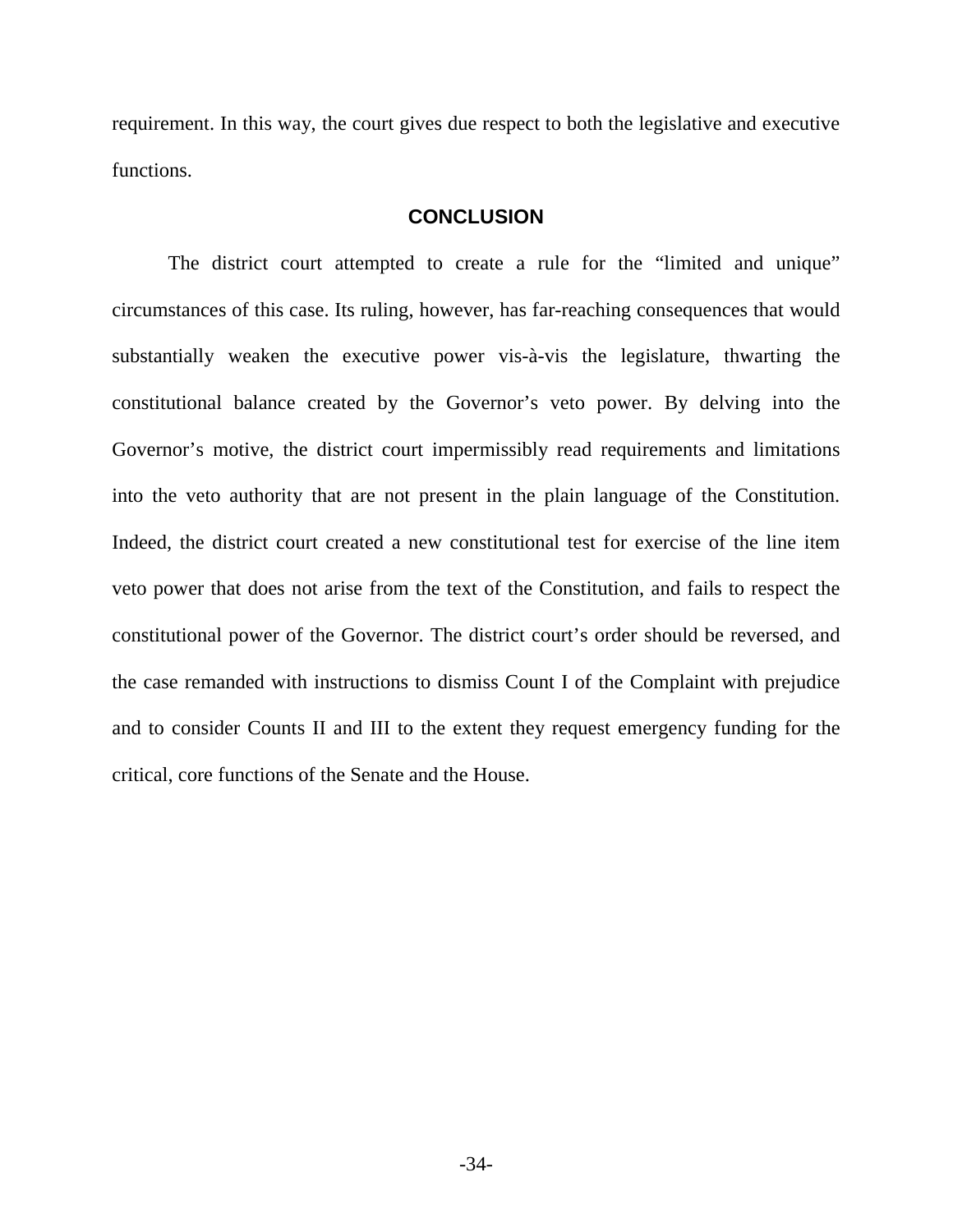Respectfully submitted,

## Dated: July 28, 2017 **BRIGGS AND MORGAN, P.A.**

By: */s/ Sam Hanson* 

Sam Hanson (#41051) Scott G. Knudson (#141987) Scott M. Flaherty (#388354) Emily M. Peterson (#0395218) 2200 IDS Center 80 South Eighth Street Minneapolis, MN 55402-2157 (612) 977-8400

## **ATTORNEYS FOR APPELLANTS**